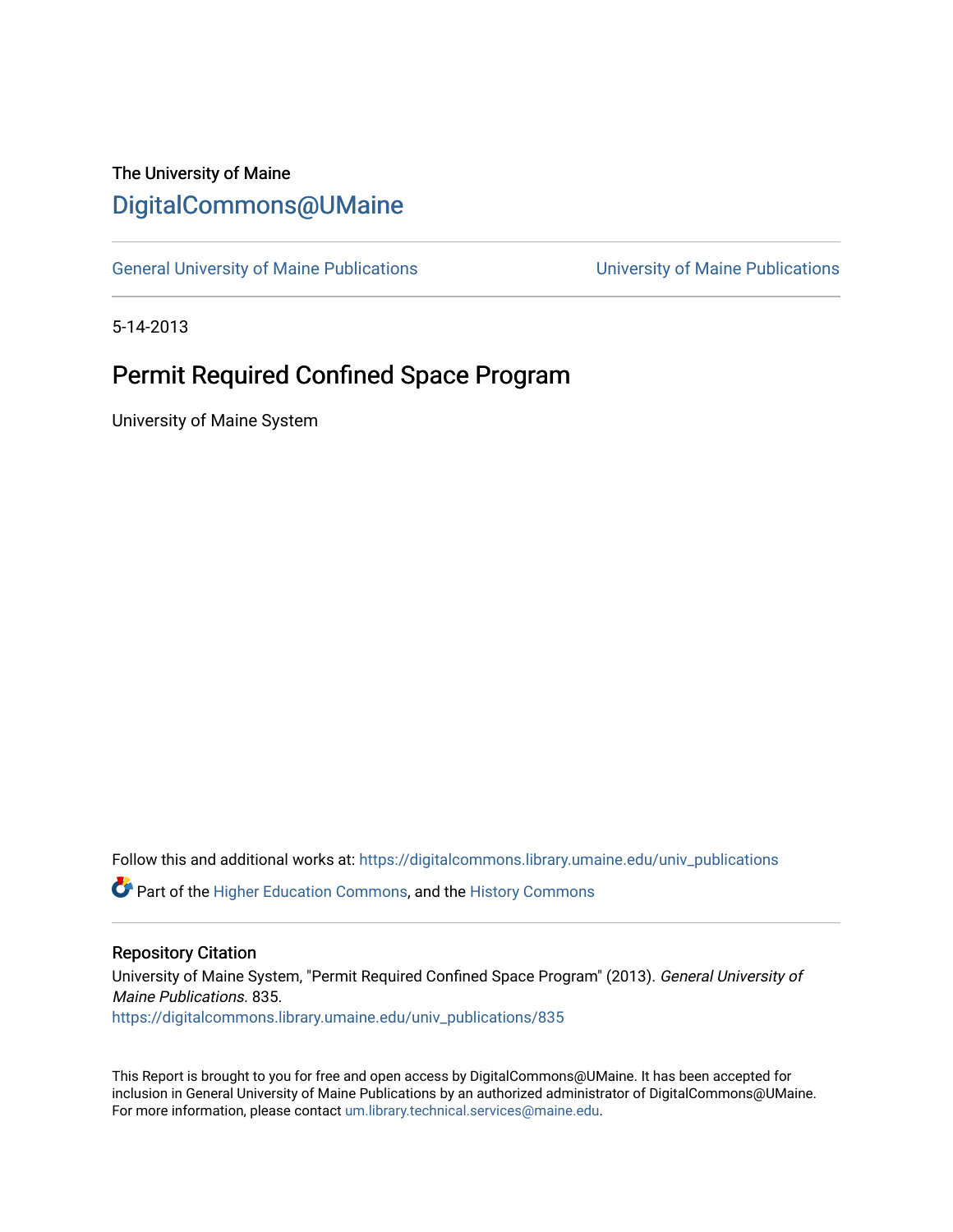

# THE UNIVERSITY OF MAINE

Orono Campus & Related Sites

PERMIT-REQUIRED CONFINED SPACE PROGRAM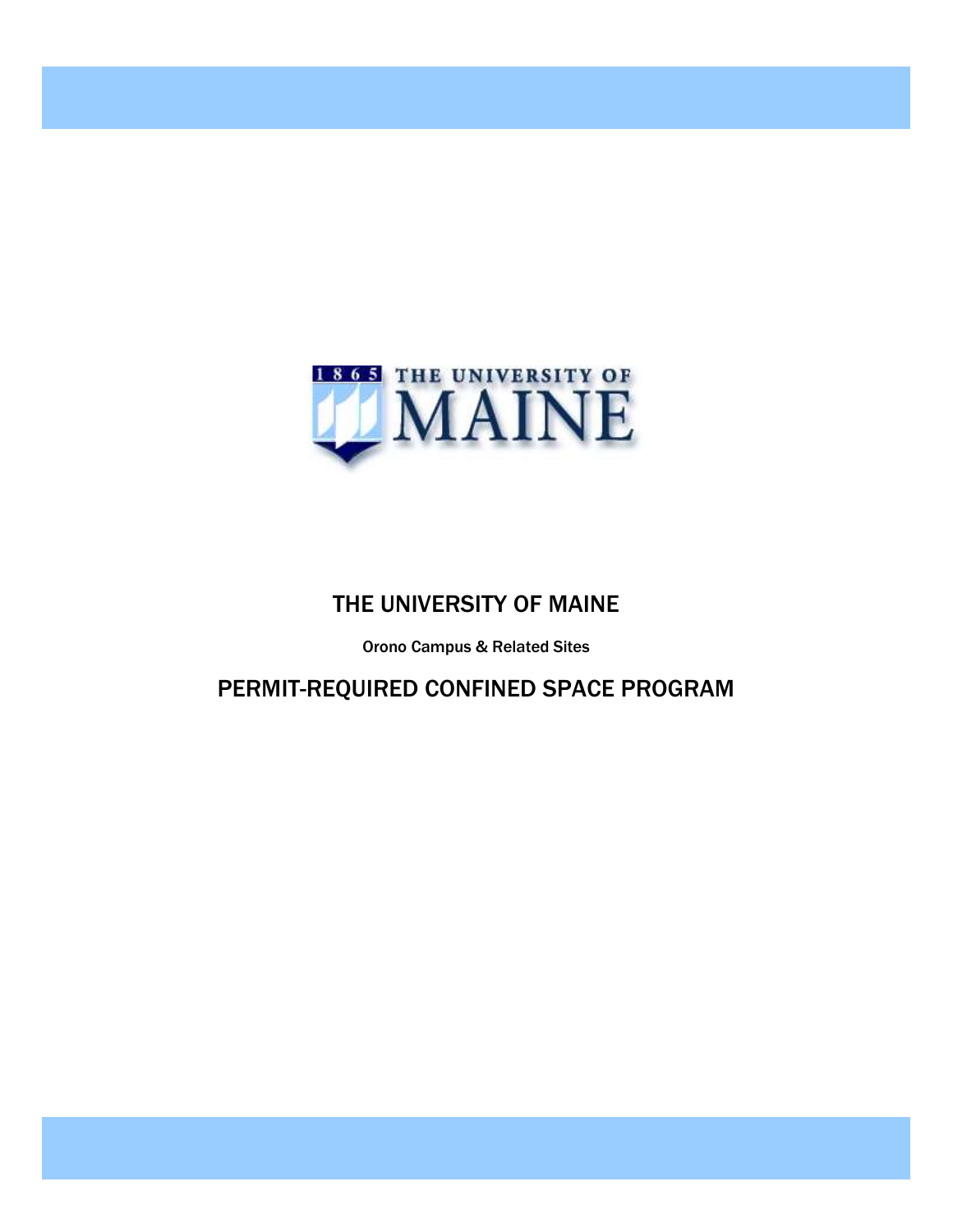# TABLE OF CONTENTS

| <b>Section</b> | <b>Title</b>                                                    | Page           |
|----------------|-----------------------------------------------------------------|----------------|
| 1.             | <b>PURPOSE AND BACKGROUND</b>                                   | $\mathbf{1}$   |
| 2.             | UNIVERSITY OF MAINE APPROVAL                                    | 1              |
| 3.             | <b>CONFINED SPACE EVALUATION PROCEDURES</b>                     | $\mathfrak{p}$ |
| 3.1            | DEFINITION AND CLASSIFICATION OF CONFINED SPACES                | $\mathfrak{p}$ |
| 3.2            | SIGNING PERMIT-REQUIRED CONFINED SPACES AND INFORMING EMPLOYEES | $\mathfrak{p}$ |
| 3.3            | <b>EVALUATION OF CONFINED SPACES</b>                            | 3              |
| 4.             | <b>ENTRY PROCEDURES</b>                                         | 4              |
| 4.1            | CATEGORY I CONFINED SPACES, ENTRY PROCEDURES REQUIRED           | 4              |
| 4.2            | CATEGORY II & III PERMIT-REQUIRED CONFINED SPACES               | 5              |
| 5.             | RETRIEVAL / RESCUE EQUIPMENT                                    | 11             |
| 6.             | <b>EMERGENCY RESPONSE</b>                                       | 12             |
| 7.             | <b>TRAINING</b>                                                 | 12             |
| 8.             | <b>RECLASSIFICATION OF CONFINED SPACES</b>                      | 13             |
| 9.             | <b>CONTACTOR REQUIREMENTS</b>                                   | 14             |
| 10.            | ACCESS TO RECORDS AND RECORD KEEPING PRACTICES                  | 14             |

#### Appendices

- A. Confined Space Identification, Location, Categorization, and Hazards
- B Confined Space Entry Permit
- C. Notification System for Entry Into a Confined Space, Orono Campus
- D. Confined Space Evaluation Form
- E. OSHA Regulation 29 CFR 1910.146
- F. Work in Hot Environment
- G. Definitions
- H. Rescue Team Evaluation Guidelines
- I. Flow Chart To Help Determine Category of Confined Space(s)
- J. Calibration / Bump Check Log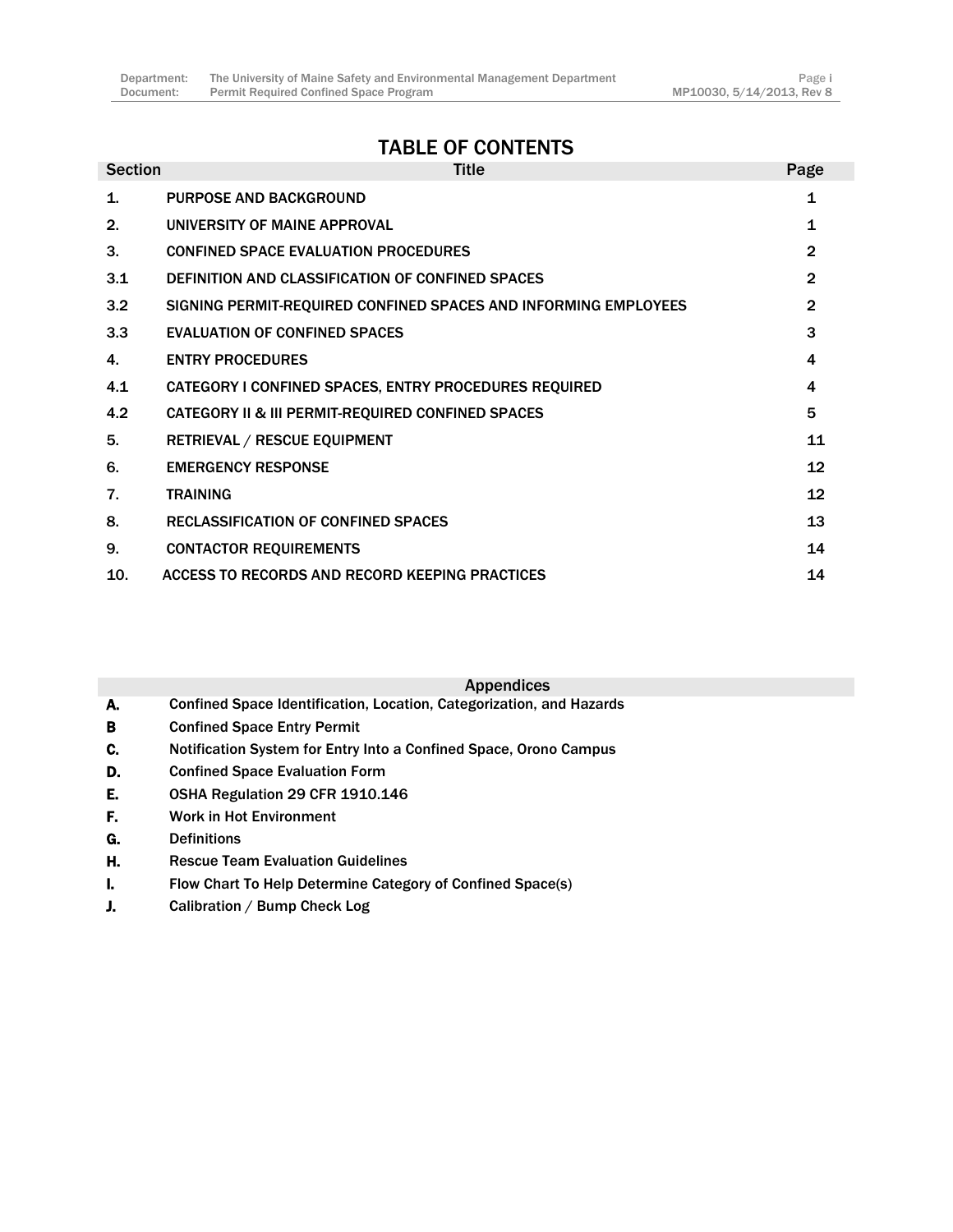### <span id="page-3-0"></span>1. Purpose and Background

The University of Maine ("UMaine") Permit Required Confined Space Program ("UMaine Confined Space Program") has been designed to protect employees, visitors, researchers, students, and/or contractors from the dangers associated with work in or around confined spaces.

As defined by OSHA, a confined space is any space that is large enough and so configured that an employee can bodily enter and perform assigned work, has limited or restricted means for entry or exit (for example, tanks, vessels, silos, storage bins, hoppers, vaults, and pits are spaces that may have limited means of entry), and is not designed for continuous employee occupancy. A "permit-required" confined space is a confined space that contains at least one serious safety or health hazard, such as, but not limited to, a hazardous atmosphere, an engulfment hazard, and / or inwardly converging walls.

Confined spaces and permit-required confined spaces are present throughout the University of Maine Buildings and Grounds. Day to day or routine maintenance activities, as well as renovation or construction projects may involve entry into confined spaces by University employees, contractors, and possibly students. While it is accepted that during the course of these activities, entry into confined spaces may be necessary, it is an objective of the University of Maine to reduce the potential risk involved with this type of activity. This program will help reduce the risk involved with entry into confined spaces.

#### <span id="page-3-1"></span>2. University of Maine Approval

The University of Maine is committed to conducting permit-required confined space entry operations in a safe and healthful manner. This program establishes the minimum requirements that University of Maine workers must follow in order to perform tasks within or around permit-required confined spaces. Departments may utilize their own confined space program only if their program is equal to, or exceeds the minimum requirements set forth by this program.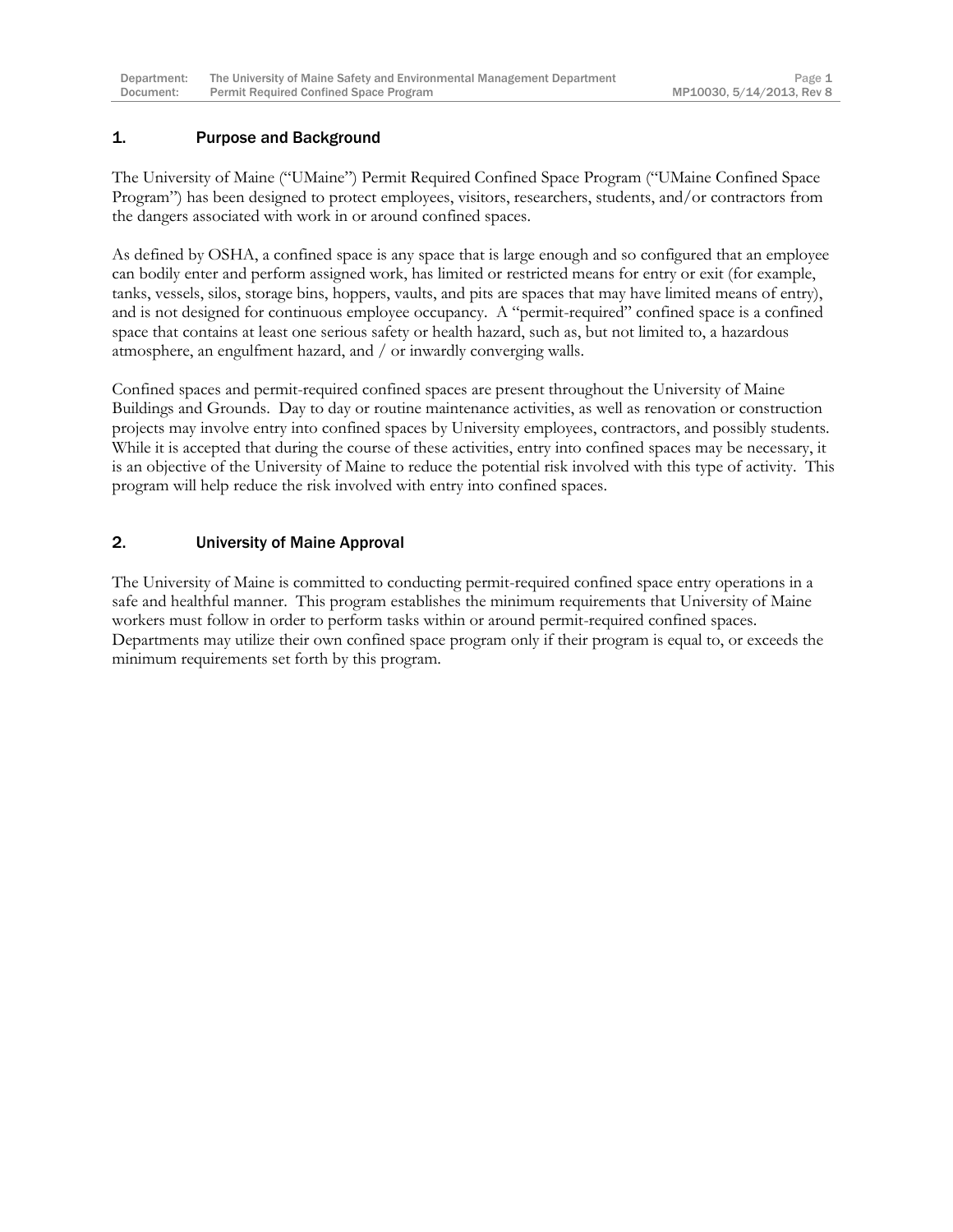#### <span id="page-4-0"></span>3. Confined Space Evaluation Procedures

This program outlines the specific requirements that must be completed prior to working in any confined space, and while work is being performed in or around confined spaces. The "responsible department" (whose workers enter the confined space) shall ensure that the requirements outlined in this program are completed and implemented.

University of Maine personnel are not allowed to enter confined spaces containing serious chemical or physical hazards (i.e., "a hazardous atmosphere"), or spaces having the *potential* to contain a hazardous atmosphere unless it can be demonstrated that all serious safety or health hazards can be controlled or eliminated prior to entry. Additionally, personnel may not enter a Category III permit-required confined space unless a rescue team has been designated and is available to provide adequate rescue services including medical treatment of individuals rescued from the space.

Confined spaces located throughout the University of Maine Orono Campus and its remote sites have been identified and classified as "permit-required" or "non-permit" spaces in Appendix A of this program. "Nonpermit" spaces meet the definition of a confined space but do not contain a recognized serious safety or health hazard. "Permit-required" confined spaces, those confined spaces **containing** (**or having the potential to contain) a hazard**, are divided into three categories: I, II, or III.

Work within or around permit-required confined spaces can be outsourced to contract personnel so long as all of the requirements outlined in Section 9 of this program are satisfied.

## <span id="page-4-1"></span>3.1 Definition and Classification of Confined Spaces

All spaces meeting OHSA's definition of a confined space must be classified as either a permit-required or a non-permit confined space.

The University of Maine has divided permit-required confined spaces into categories I, II, and III; all other properly evaluated confined spaces are non-permit confined spaces. A listing of all identified confined spaces is found in Appendix A of this program. If a confined space is not listed in Appendix A of this program then workers are not allowed to enter the space until it has been identified, evaluated, listed in Appendix A, and all necessary precautions are implemented to enter the space safely as outlined in Section 3.3 of this program.

## <span id="page-4-2"></span>3.2 Signing Permit-Required Confined Spaces and Informing Employees

All UMaine workers are to be informed of the existence, location, and danger posed by all permit-required confined spaces which they encounter at the UMaine or its remote sites. This is accomplished one of two ways: 1) Through training, performed by the responsible department; or 2) By placing permit-required confined space signs that read "DANGER, Permit-Required Confined Space, Do Not Enter" (or equivalent). The signs are to be placed by the responsible department in or next to the entrance to each permit-required confined space, in a prominent, visible location. If it is determined that signs cannot be placed in a prominent, visible location, the responsible department is required to train all individuals entering the area where the space is located regarding the existence, location, and danger posed by the un-signed space.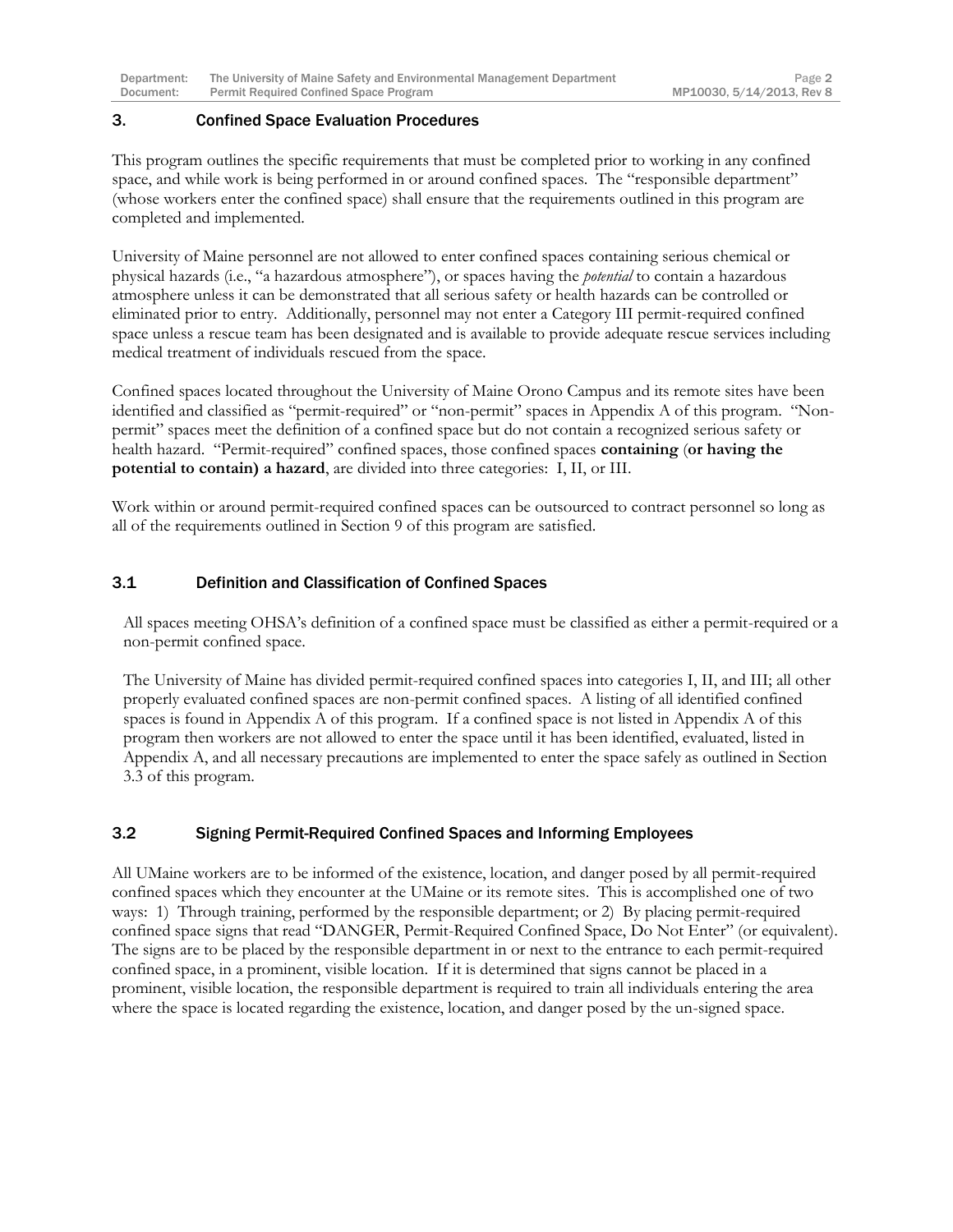### <span id="page-5-0"></span>3.3 Evaluation of Confined Spaces

The procedures found in this program shall be used only for spaces that are properly listed in Appendix A of this program. Permit-required confined spaces are not to be entered unless the entrants follow entry procedures that are at least equal to those found in this program. Therefore if a confined space is created, modified, or if previously non-existent hazards (those hazards not identified in Appendix A) are introduced into a confined space then you must contact SEM for further direction prior to entry. **Any updates to Appendix A must be approved by SEM.**

Departments are required to maintain an up to date inventory of all confined spaces they control. Also, departments must include in their inventory those spaces that they may enter but which are controlled by other departments. Any change(s) must be communicated to SEM in order to maintain an up-to-date master copy of Appendix A.

**Prior to allowing entry into any confined space the "responsible department" shall:**

**Verify that the space is listed in Appendix A and that the hazards within the confined space match those hazards listed in Appendix A. When determining the hazards present in a confined space you must also consider the type of work that is going to be performed in the space. If the hazards you identify are identical to those listed in Appendix A then entry may occur only if all necessary entry procedures are performed prior to, throughout, and after the entry. If there are discrepancies between the hazards found in the confined space and those listed in Appendix A then the "responsible department" shall contact SEM for assistance.** 

The UMaine Confined Space Program requires that a Confined Space Evaluation Form (SEM Form MF10036) shall be used by all departments to identify confined spaces not already listed in Appendix A of this program. Completed evaluation forms are to be maintained by the department and sent to the Department of Safety and Environmental Management (SEM).

SEM or a trained and qualified designee shall perform all initial space evaluations for purposes of identifying hazards, categorizing the spaces, and listing them in Appendix A of this program. Each department must locate all confined spaces in their area(s) and notify SEM so that the spaces can be evaluated, categorized, and listed in Appendix A.

Confined space evaluations must include a review of chemical hazards that are present and/or will be created within the space during entry. The safety data sheets (MSDS') for all of the chemicals used / found within, or around, the space must be obtained and reviewed to determine what measures must be taken for safe entry. Please contact the SEM to arrange a time for chemical specific testing if you plan to use, or if the space contains, volatile or toxic materials.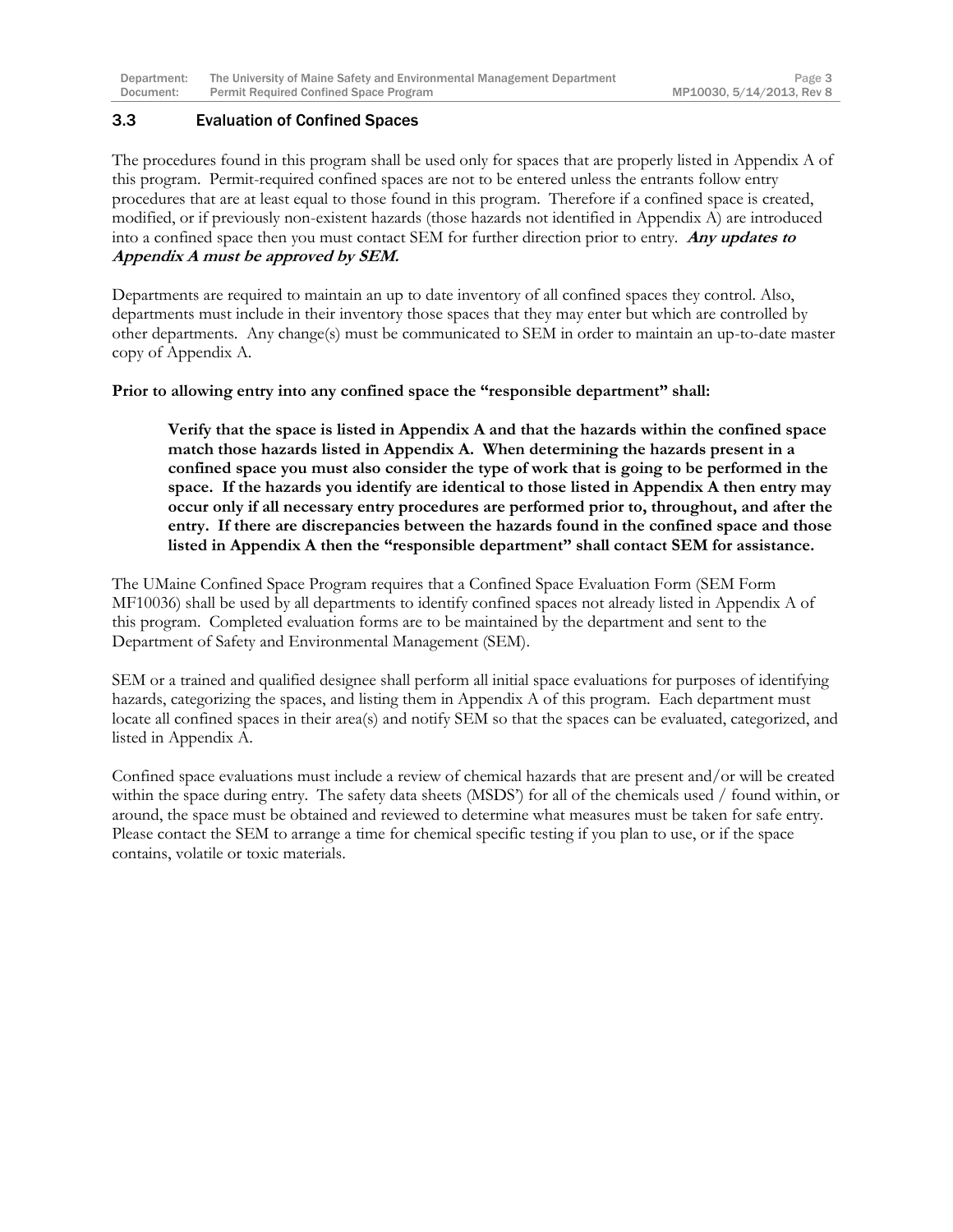The three categories developed by the University of Maine, for confined spaces that contain at least one serious safety or health hazard, are defined as follows:

| Category I   | Category I confined spaces that DO NOT contain, nor have the potential to<br>contain, a hazardous atmosphere but contain serious safety or health hazards that<br>can be eliminated prior to entry. *Note - When all hazards are temporarily<br>eliminated from the space, prior to entry, then a confined space entry permit is<br>not required.                                                                                                                                                                                                                                                                                                                                                                                     | <b>Entry Procedures</b><br>Required (Section<br>4.1) |
|--------------|---------------------------------------------------------------------------------------------------------------------------------------------------------------------------------------------------------------------------------------------------------------------------------------------------------------------------------------------------------------------------------------------------------------------------------------------------------------------------------------------------------------------------------------------------------------------------------------------------------------------------------------------------------------------------------------------------------------------------------------|------------------------------------------------------|
| Category II  | Permit-required confined spaces which ONLY contain, or have the potential to<br>contain, a hazardous atmosphere, which hazards can be controlled by using<br>forced air ventilation. (Also known at Alternative Procedures)                                                                                                                                                                                                                                                                                                                                                                                                                                                                                                           | Entry Permit<br>Required (Section<br>(4.2)           |
| Category III | Permit-required confined spaces that: 1) Have the potential to contain a<br>hazardous atmosphere, which cannot be controlled by using forced air<br>ventilation; 2) Contain serious safety or health hazards that cannot be eliminated<br>prior to entry; or 3) Contain, or potentially contain, a mix of atmospheric and<br>other serious safety or health hazards (regardless of whether or not the hazards<br>can be eliminated or controlled prior to entry). An example of this type of space<br>would be a manhole containing electrical wiring having a voltage potential of 50<br>volts or more. To enter this type of space the employer must follow a confined<br>space entry permit program that includes rescue services. | <b>Entry Permit</b><br>Required (Section<br>(4.2)    |

Appendix A contains a list of Permit-Required confined spaces by category (I, II, or III).

#### <span id="page-6-0"></span>4. Entry Procedures

This section provides details regarding the required entry procedures into each category of permit-required confined space (I, II, and III).

#### <span id="page-6-1"></span>4.1 Category I Confined Spaces, Entry Procedures Required

Prior to entering any Category I space, workers must compare those hazards listed in Appendix A of this program to those currently present, or potentially present within the space to be entered.

If the work or task to be performed in a Category I confined space will introduce a new hazard not previously listed in Appendix A (i.e. painting, cleaning the space with chemicals, or placing an auger in the space) then prior to entry the responsible department shall complete a confined space evaluation form (Appendix D), send the completed form to the Department of Safety and Environmental Management (SEM), and follow the directions obtained from SEM.

A Category I space cannot be entered using the procedures in this section (4.1) unless the following criteria are satisfied:

- The space is free of actual or potential atmospheric hazards; and
- Prior to entering the space, all serious safety or health hazards within the space are eliminated (e.g. lock-out tag-out).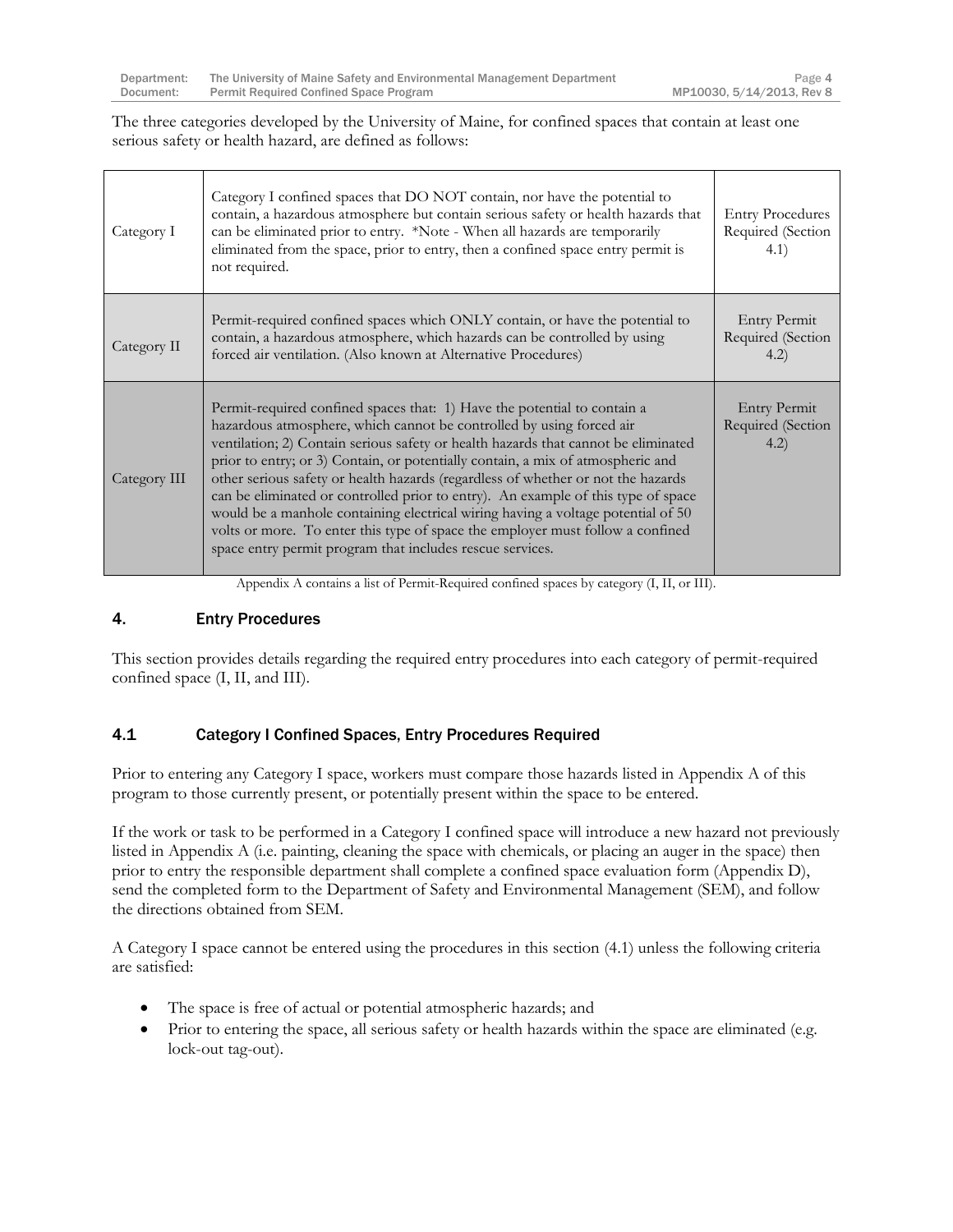Prior to entering a Category I space, the responsible department must develop safe entry procedures, which will most likely include lock-out procedures and other measures needed to eliminate all serious safety or health hazards prior to entry.

Consideration shall be given to utilizing engineering controls, administrative procedures, or personal protective equipment (PPE) prior to performing work in a confined space that is either **excessively hot or cold** or **has a relative high humidity** (i.e., "environmental conditions"). If work is to be performed in a confined space having a hot environment, see the requirements pertaining to such work in Appendix F.

If hazards arise within a Category I space while work is being performed within the space then all personnel shall immediately exit the space, the space shall be re-evaluated, and re-categorized if necessary. Re-entry is only allowed if all applicable entry procedures are implemented.

# <span id="page-7-0"></span>4.2 Category II & III Permit-Required Confined Spaces

Category II and III confined spaces require more complex entry procedures than a Category I confined space. The remaining provisions of section 4 outline procedures and criteria that must be followed and met in order to enter either Category II or III permit-required confined spaces.

## 4.2.1 Category II Permit-Required Confined Space Specific Criteria

A Category II permit-required confined space meets the following criteria:

- The only serious safety or health hazard within the space is an actual or potential hazardous atmosphere (i.e. oxygen deficiency, explosive atmosphere, and/or toxic gas(es); and
- The actual or potential atmospheric hazard(s) can be controlled by use of forced air ventilation.

If the space does not meet the criteria outlined above then the space must be recognized and treated as a Category III permit-required confined space.

Entry into a Category II permit-required confined space does not require having rescue services readily available so long as all other entry procedures are performed.

## 4.2.2 Category II & III Confined Space Entry Requirements

Prior to entering any Category II or III space, Entry Supervisors shall verify that all conditions necessary to prepare the confined space for entry have been completed. Completion of The University of Maine Confined Space Entry Permit ("Entry Permit") ensures that for a confined space entry:

- A proper determination is made regarding adequate engineering and safety controls,
- Employees are properly trained; and,
- Establishes the method of communication to be used during entry.

Prior to entry, the Entry Permit shall be prepared and reviewed with all personnel involved with the entry process by the Site Manager, Department Director, and / or Entry Supervisor.

Prior to entering any Category II or III confined space the space must be permitted safe for entry by **completing, and documenting on the Confined Space Entry Permit, the following**:

The permit-required confined space to be entered;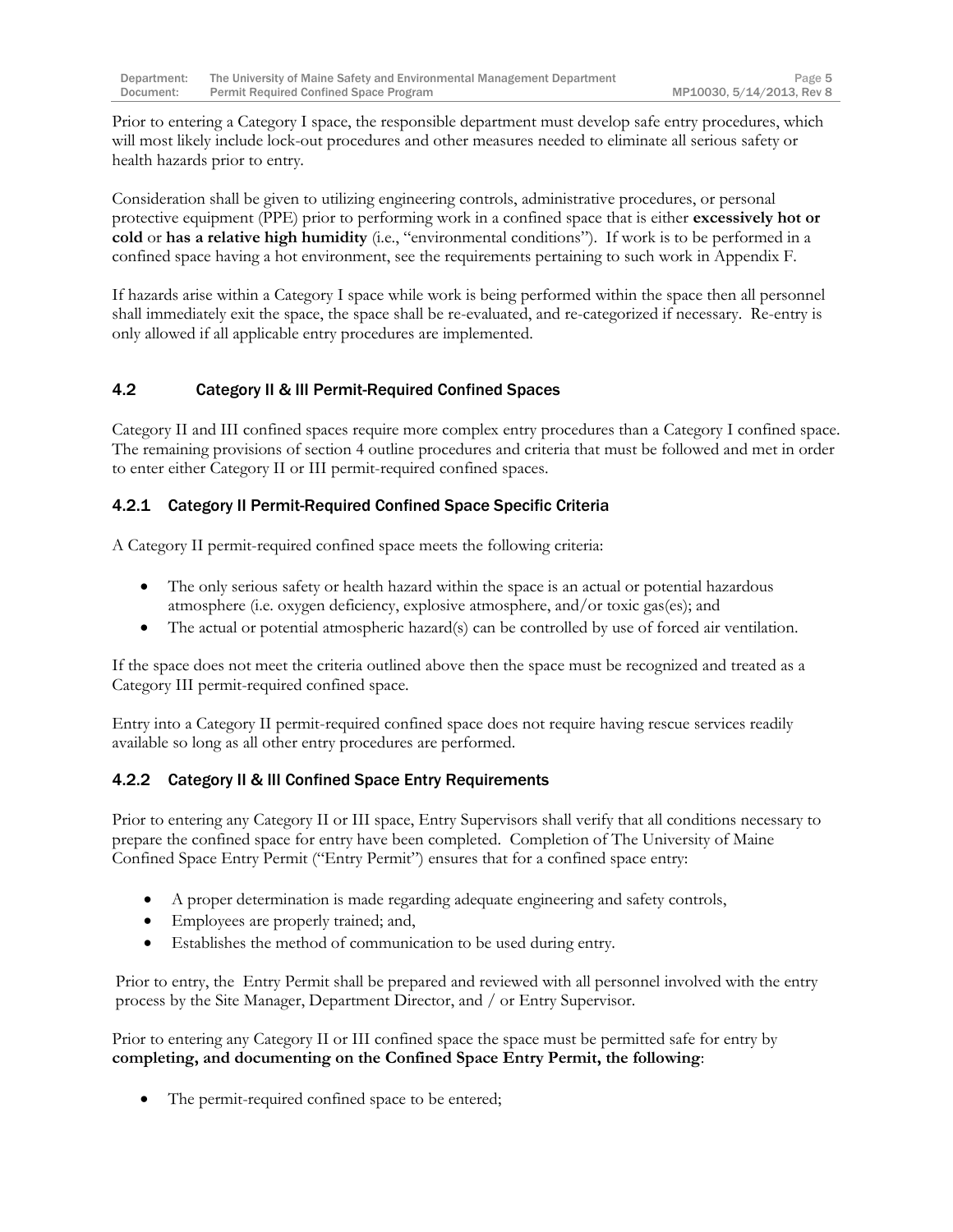- The reason(s) for entry;
- The date and the authorized duration of the Entry Permit;
- Identification (by name) of the authorized entrants;
- The personnel (by name) serving as attendants;
- The individual (by name) currently serving as entry supervisor. A space shall be provided for the signature or initials of the entry supervisor who originally authorized entry, and the site manager or director who authorized the Entry Permit;
- The hazards of the permit-required confined space to be entered;
- The controls or measures to be used to isolate the space and to eliminate or control the permitrequired confined space hazards before entry (e.g., lockout/tagout, purging, ventilation);
- Acceptable entry conditions;
- Results of initial and continuous air-monitoring tests accompanied by the names or initials of the testers and when the tests were performed;
- For category III spaces, that rescue services have been notified of the entry and can respond to the site if summoned;
- For category III spaces, the communication devices and emergency phone numbers to be used to summon rescue services and maintain communication between authorized attendant(s) and entrant(s);
- Equipment (PPE, testing equipment, communication equipment, alarms systems and rescue equipment) to be provided, and equipment calibration(s);
- Additional permits that have been issued to authorize work in the permit-required confined space (e.g., hot work permit); and
- Any other information particular to the confined space necessary to ensure entrant safety.

#### **Please Note – Appendix B, the University of Maine Confined Space Entry Permit, shall be used for entry into any Category II and Category III Confined Spaces.**

Completed Entry Permits shall be reviewed and signed by the Entry Supervisor prior to allowing entry. Completed Confined Space Entry Permits shall be made available at the time of entry to all authorized entrants (by posting near the entry point or by any other equally effective means) allowing entrants to confirm that all pre-entry preparations have been completed. The duration of the Entry Permit may not exceed the time required to complete the assigned task or job identified on the permit.

The entry shall be terminated and the Entry Permit cancelled if the operations covered by the permit have been completed or a condition not allowed by the permit arises in or near the space. Category III confined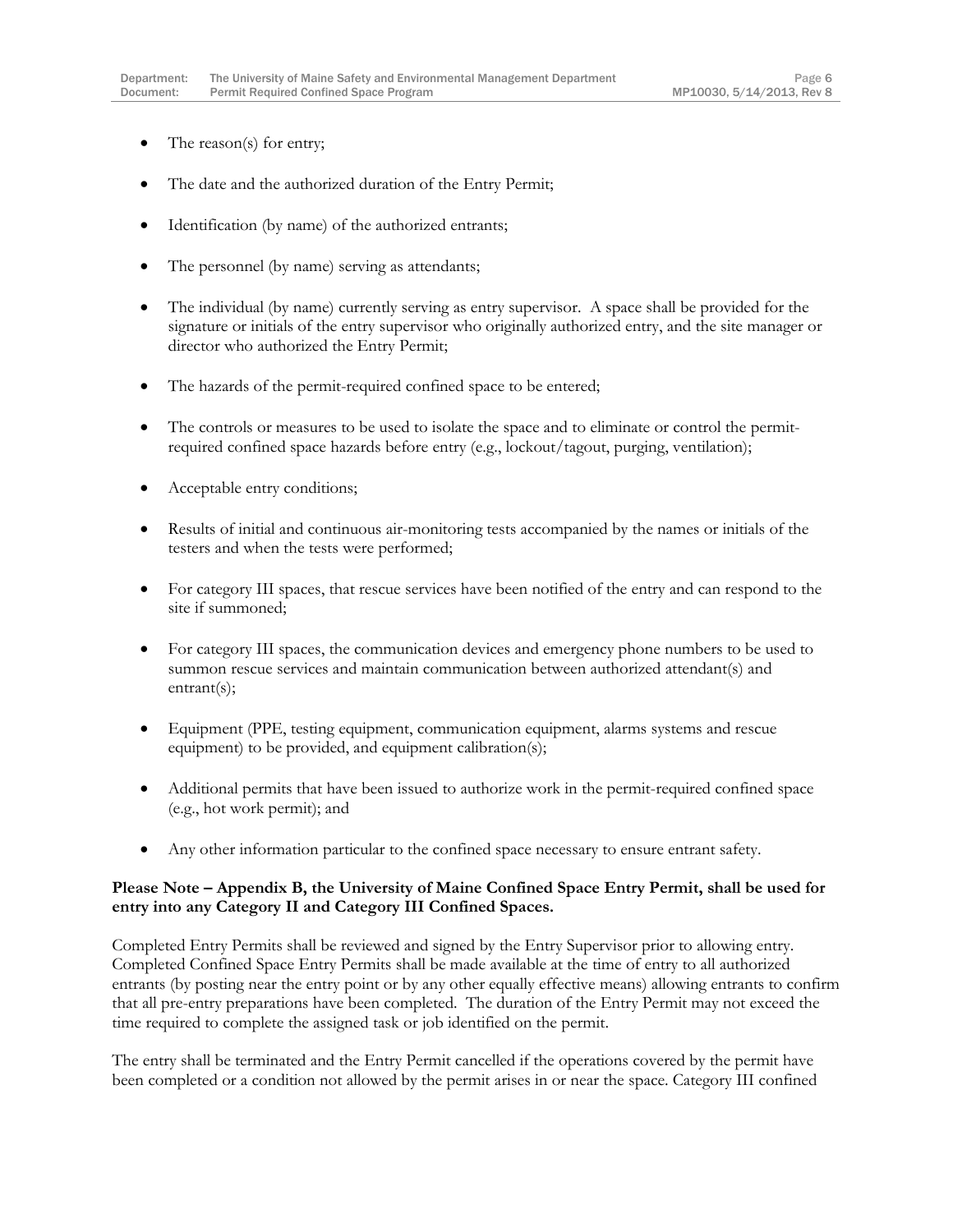spaces must be immediately evacuated if rescue services become unavailable (rescue services will notify the University if and when they become unavailable).

Copies of all Entry Permits shall be retained for at least one year by each responsible department. Problems encountered during an entry operation shall be noted on the corresponding Entry Permit so that appropriate revisions to the permit program can be made.

Consideration shall be given to providing engineering controls, administrative procedures, or personal protective equipment (PPE) prior to work in a confined space that is either **excessively hot or cold** or **has a relative high humidity**. If necessary, time limits for working under such conditions shall be designated on the Entry Permit. See Appendix F for requirements regarding work in hot environments.

# 4.2.3 Duties and Responsibilities for Category II & III Spaces

For all permit-required confined space entries into a Category II or III confined space, the "Responsible Department" or designee must assign a confined space Attendant and a trained Entry Supervisor to oversee the activities and work that involves entry. These individuals must be listed on the Entry Permit. Confined space entrants cannot function as the Entry Supervisor or the Attendant. If roles change with an Entrant becoming an Entry Supervisor or Attendant (or other similar role changes) the previous Entry Permit shall be closed and a new Entry Permit completed reflecting the new duties. Again, Entry Permit designated Entry Supervisors and Attendants cannot enter a confined space(s).

### **Duties of Entry Supervisors:**

The Entry Supervisor must fulfill these duties but does not necessarily have to remain on-site throughout the entire entry procedure for Category II Confined Space entries; however, the Entry Supervisor **shall** remain on-site for Category III Confined Space entries.

The Entry Supervisor shall:

- Know the hazards that may be faced during entry, including information on the mode, signs or symptoms, and consequences of the exposure;
- Know and establish protections for hazards outside the entry point to the confined space. This may require barricades, fencing, positioning of vehicles or other means to ensure people, objects or other vehicles do not pose a hazard to those entering and exiting space.
- Verify (by checking the entries on the Entry Permit) that all tests and procedures specified by the permit have been conducted and that all equipment specified by the permit has been acquired and set-up before signing the Entry Permit and allowing entry;
- Terminate the entry and cancel the Entry Permit when:
	- 1. The permit expires;
	- 2. The work being performed in the space is completed;
	- 3. Roles change involving entrants and Entry Supervisor and/or entrants and Attendants; or
	- 4. A condition that is not allowed according to the Confined Space Entry Permit arises in or near the space.
- For entry into a Category III space, verify that rescue services are available and that the means for summoning them are adequate and operable;
- For entry into a Category III space, prior to authorizing entry, follow Appendix C procedures to notify Emergency / Rescue services;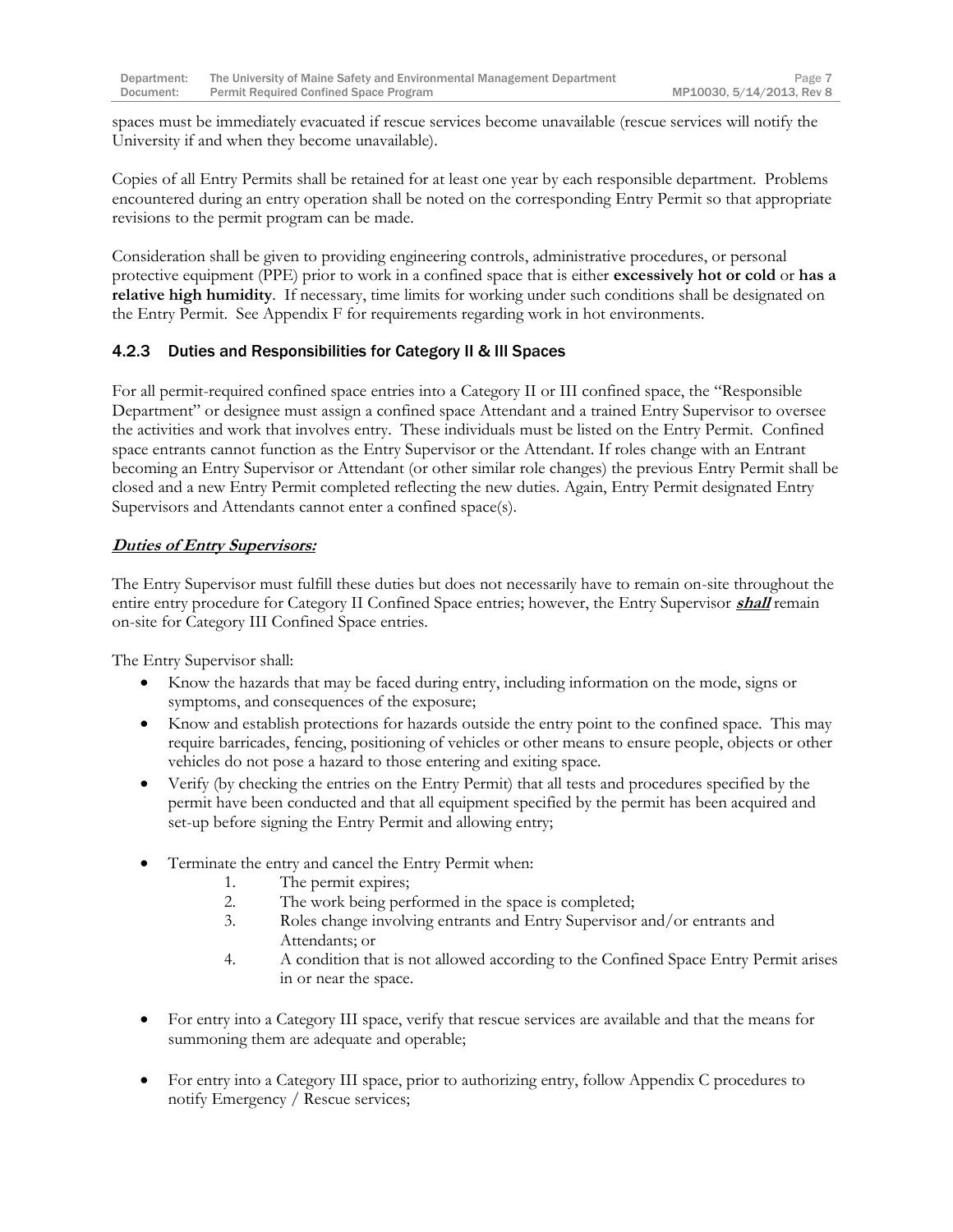- Contact Public Safety or site supervision if unauthorized individuals enter or attempt to enter a permit-required confined space during entry operations, and ask the unauthorized entrant to exit the space;
- For entry into a Category III space, notify the Rescue Services once the work in the confined space has been completed and /or the Entry Permit is canceled;
- Determine, whenever responsibility for a permit-required confined space entry operation is transferred and at intervals dictated by the hazards and operation performed within the space, that entry operations remain consistent with terms of the Entry Permit and that acceptable entry conditions are maintained;
- Ensure monitoring equipment is properly calibrated and used and results are properly recorded and filed;
- Prior to entering a Category III confined space, test the communication system to verify that the attendant can communicate with emergency service personnel; and
- Ensure that the confined space personnel and personnel working around the permit-required confined space have been properly trained.

### **Duties of Authorized Attendants:**

Authorized Attendants shall:

- Know the potential hazards that may be encountered during Confined Space Entry, including the types of exposures and the signs, symptoms and consequences of exposure to these hazards;
- Be familiar with the monitoring equipment alarms, and the limitations of the equipment;
- Continuously maintain an accurate count of authorized entrants in the permit-required confined space and ensure that there is a means to accurately identify authorized entrants who are in the space;
- Remain outside the permit-required confined space during all entry operations until relieved by another authorized attendant, or until the Entry Permit is cancelled;
- Communicate with authorized entrants as necessary to monitor entrant status and alert entrants of the need to evacuate as necessary;
- Monitor activities inside and outside the permit-required confined space to determine if it is safe for entrants to remain in the space;
- Monitor activities inside and outside the space to determine if it is safe for entrants to remain in the space and order the authorized entrants to immediately evacuate the permit-required confined space if any of the following conditions occur:
	- 1. A prohibited condition arises within the space (e.g. air meter alarms sound);
	- 2. The entrants show signs or symptoms of being exposed to hazardous substances;
	- 3. A situation arises outside the space that could endanger the occupants of the space;
	- 4. The attendant cannot perform their duties adequately; and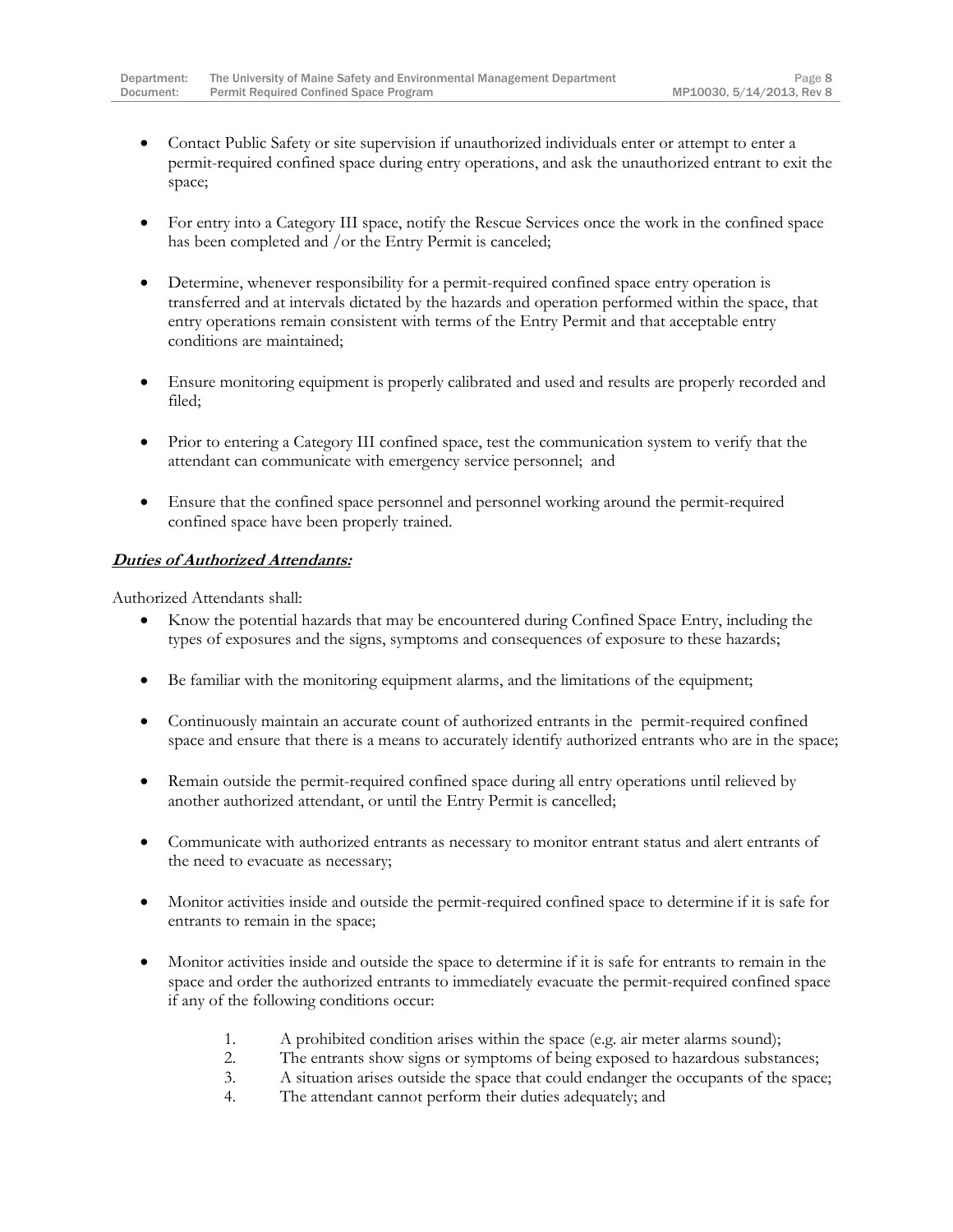- 5. For a Category III space, rescue services become unavailable.
- For entry into a Category III space, summon rescue and other emergency services as soon as an entrant needs emergency assistance;
- Take the following actions when unauthorized persons approach or enter a permit-required confined space while entry is underway:
	- 1. Warn the unauthorized persons that they must stay away from the permitrequired confined space;
	- 2. Advise the unauthorized persons that they must exit immediately if they have entered the permit-required confined space; and
	- 3. Inform the authorized entrants and the entry supervisor if unauthorized persons have entered the permit-required confined space;
- Perform non-entry rescue, in accordance with your training;
- Be properly trained to utilize the retrieval equipment necessary for non-entry rescue;
- Notify the Entry Supervisor if you have removed the entrants and canceled or suspended the Confined Space Entry Permit; and
- Maintain primary responsibility of monitoring and protecting the authorized entrants rather than performing other duties.
- The attendant may also be the Entry Supervisor.

#### **Duties of Authorized Entrants:**

Authorized Entrants shall:

- Know the hazards that may be encountered during Confined Space Entry including the types of exposures, signs or symptoms and consequences of exposure to these hazards;
- Know how to properly use all of the equipment specified on the Entry Permit;
- Prior to entering a permit-required confined space, review the Entry Permit and ensure it is complete;
- Communicate with the Authorized Attendant regularly and follow directions provided by the Attendant / Entry Supervisor;
- Alert the attendant whenever:
	- 1. A dangerous atmospheric condition, or physically threatening situation arises in or around the space; or
	- 2. Entrant detects a prohibited condition (such as entry by an unauthorized person, or expiration of the Entry Permit).
- Exit from the permit-required confined space as quickly as possible when: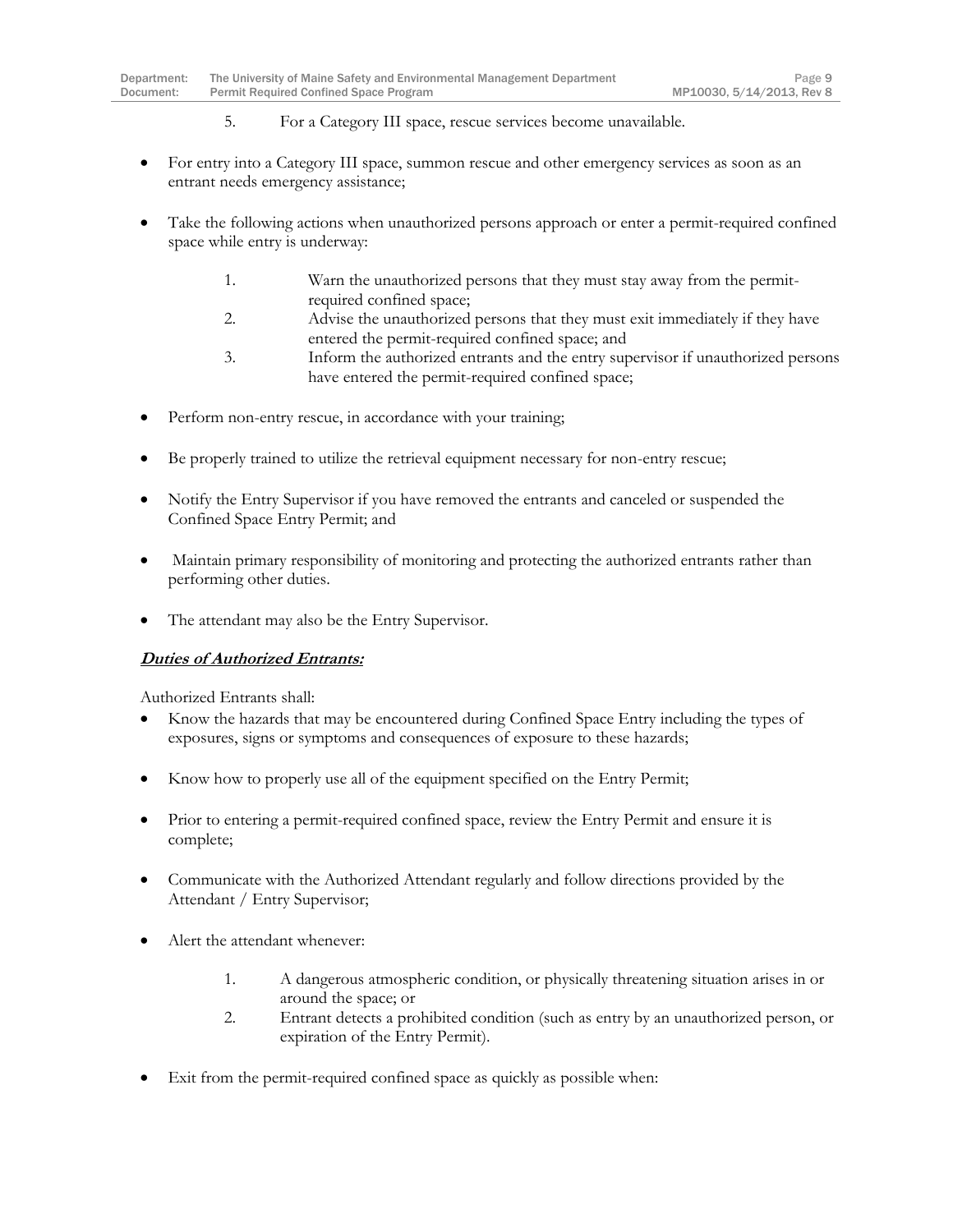- 1. An order to evacuate is given by the attendant or entry supervisor;
- 2. No authorized person is attending the space;
- 3. An entrant recognizes any warning sign or symptom of exposure to a dangerous situation;
- 4. The entrant detects a prohibited condition; or
- 5. An evacuation alarm is activated including, but not limited to, the confined space gas meter alarms (audible or visible) and building fire alarm (or equivalent).

#### 4.2.4 Air Monitoring

When monitoring the atmosphere, the following measurements shall be obtained in the following sequence:

- 1. Oxygen content (Acceptable entry conditions are between 19.5% and 23%).
- 2. Lower Explosive Limit, or Combustible Gas Level (Acceptable entry condition is an LEL  $\leq 10\%$ ). Note – If working in an environment where there is a potential explosive atmosphere due to the presence of a combustible particulate (e.g. organic or synthetic fibers / dusts and metal dusts can be combustible) then Class II Division I equipment shall be used throughout the entry.
- 3. Toxic substances (Acceptable entry conditions dependent upon contaminants).

Air-monitoring shall occur continuously throughout entry, and atmospheric readings must be recorded on the Confined Space Entry Permit (Appendix B) prior to entry, upon entry, at least two hours following entry, and whenever entrants must leave the space due to a hazardous atmospheric condition.

Different gases and vapors may be heavier, lighter or the same weight as air and therefore may be stratified or present at different levels within a confined space. Therefore, pre-entry testing shall be performed at all levels of stratification (i.e., top, middle and bottom). Consult the equipment manufacturer's manual for proper procedures for evaluating multiple levels within a confined space.

Authorized individuals entering the permit-required confined space, or their authorized representative, shall be provided the opportunity to observe pre-entry testing and any subsequent periodic monitoring of a permit-required confined space atmosphere. If the authorized entrant has reason to believe that the evaluation of the permit-space is not adequate then the permit-required confined space shall be re-evaluated in the presence of the individual or their authorized representative.

Air-monitoring may only be conducted by personnel that have received hands-on training regarding the calibration and operation of the air monitoring equipment. Such equipment must be maintained in good working condition at all times and must be calibrated in accordance with the manufactures recommendations. Calibration records and calibration checks must be documented and maintained for two years (See Appendix - J).

If chemicals are used to clean, prepare or otherwise treat a confined space, or area within the vicinity of a confined space, then entry is not allowed. Instead, please contact SEM for further assessment and instructions.

## 4.2.5 Ventilation

Category II spaces must be ventilated prior to and throughout entry unless other safety measures can be taken. Forced air ventilation shall be used to control actual and / or potential atmospheric hazards, including fire(s) / explosion(s). The forced air ventilation is to be directed toward the entrant(s), drawn from a clean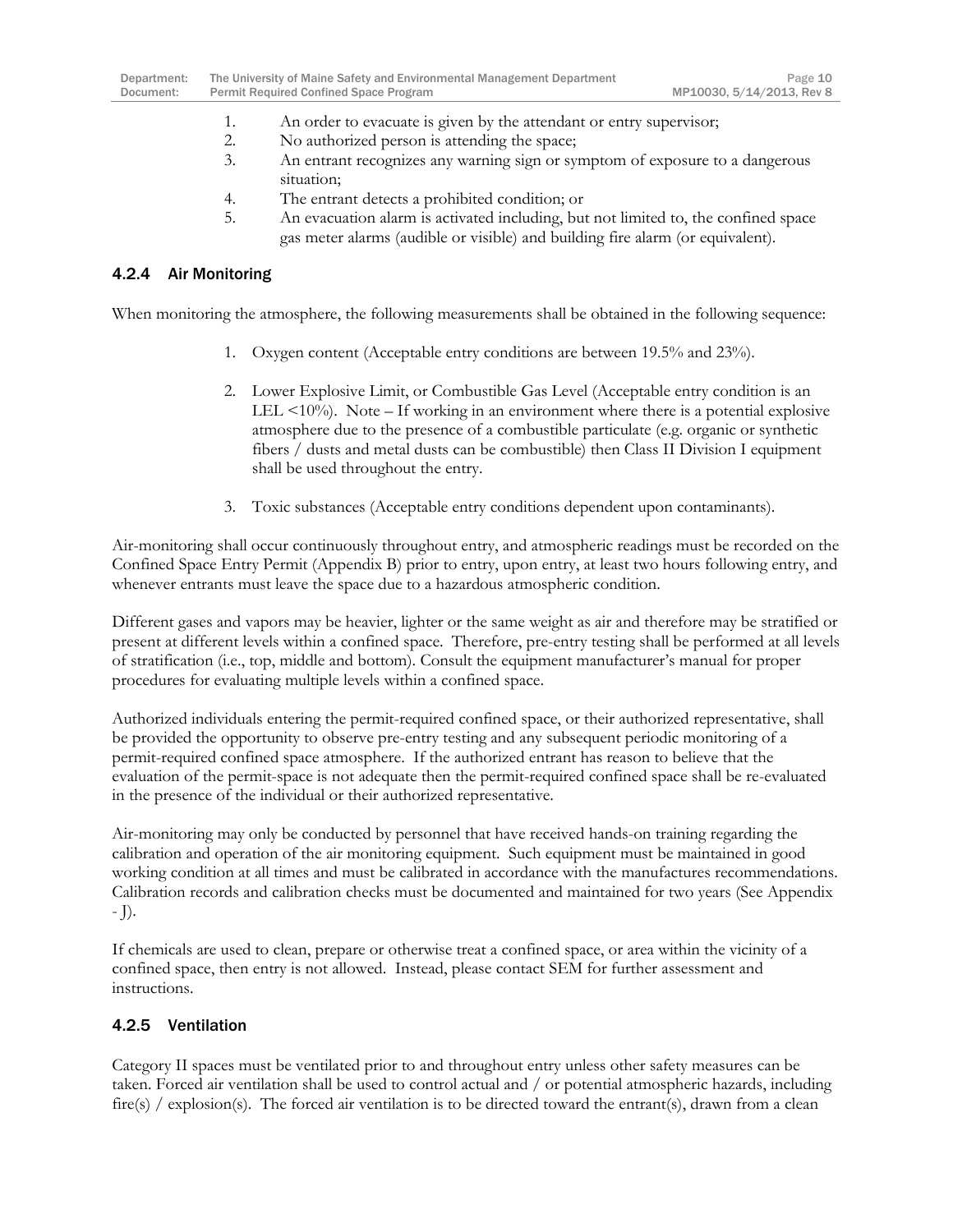source, and must be adequate for the task. Category III spaces must be ventilated if they contain, or have the potential to contain, a hazardous atmosphere. Consult SEM for additional information.

## 4.2.6 Communication

Two different communication systems must be considered when entering Category II and III confined spaces: 1) Communication between the entrants and the attendant (required for both category II and III confined spaces); and 2) Communication between the entry team (entrant, attendant, and supervisor) and rescue services (required for entry into category III confined spaces). Communication may be verbal but must be adequate for the confined space being entered:

#### Communication between Entrants and Attendant(s):

A reliable method of communication shall be established between the authorized attendant(s) and all confined space entrants. The communication method shall be used to monitor the authorized entrant(s) activities and for the entrants to report their status to the attendant. The method of communication is to be documented on the Entry Permit and shall be adequate to allow communication between the entrants and attendant.

Means for summoning emergency medical services must also be immediately available to the attendant at all times during entry (e.g. radio, cell phone). The communication system shall be tested to verify that the attendant can communicate with emergency service personnel prior to entry. The means utilized for communication shall be documented on the Entry Permit.

#### Communication between Entry Team and Rescue Services:

A system for the entry team (entrants, attendant, and supervisor) to communicate with the appropriate rescue services (that being the services who have agreed to perform confined space rescue) shall be developed so that:

- Rescue Services are notified prior to entry;
- Information regarding the availability of Rescue Services is transmitted to the entry team prior to entry;
- Emergency notifications are promptly relayed to Rescue Services in the event of an emergency; and
- Rescue Services promptly notifies the entry team if the rescue services are no longer available.

The means for communication can be via cell phone, radio, or any other adequate means.

The procedures for communication for the Orono Campus are outlined in Appendix C of this program.

#### <span id="page-13-0"></span>5. Retrieval / Rescue Equipment

Retrieval systems shall be used for entries into Category III spaces as designated in Appendix A of this program unless the retrieval equipment increases the overall risk of entry, or would not contribute to the rescue of the entrants, in which case an equally effective rescue system shall be developed, documented, and implemented. Retrieval equipment must facilitate non-entry rescue. A mechanical retrieval device shall be available to retrieve personnel from vertical type permit spaces more than 5 feet (1.52 m) deep.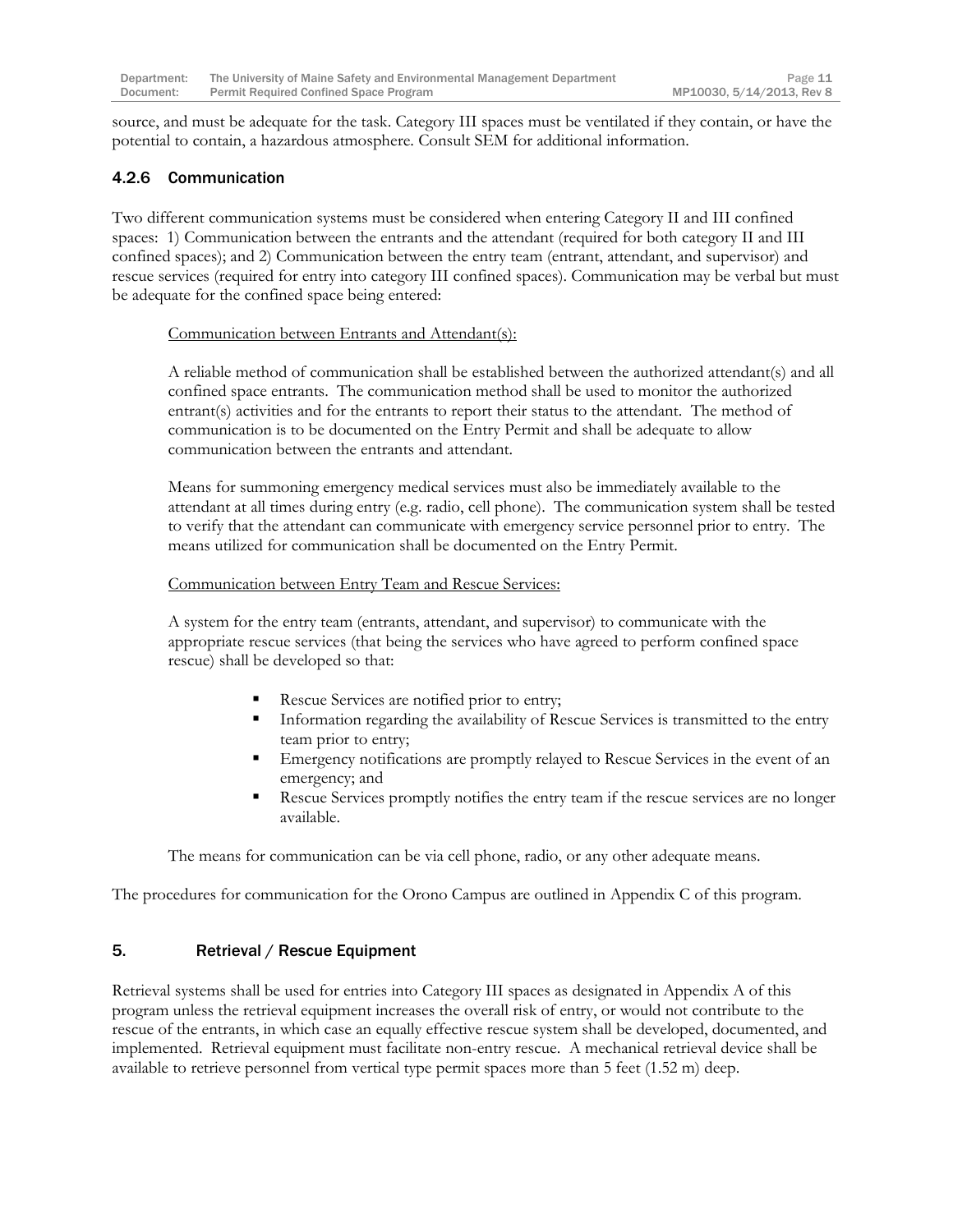Workers entering Category III confined spaces must wear a full body harness. When a retrieval system is required, a retrieval line must be attached to the full body harness at a location that the "Responsible Department" can prove is the safest means for removal of the entrant(s). The retrieval line shall be attached to an adequately rated retrieval system.

Safety equipment and retrieval systems shall be inspected in accordance with manufacturer recommendations prior to each use.

Lifelines, harnesses, and snap hooks must meet appropriate ANSI and/or CSA Standards. Lanyards may be detached from the lifeline when necessary if the equipment creates a higher risk than leaving it attached.

### <span id="page-14-0"></span>6. Emergency Response

**At no time should the authorized attendant (or any other person other than the rescue team) enter the space to facilitate a rescue**. The attendant is to provide the Rescue Service with information necessary to facilitate a rescue. Under no circumstances shall the attendant leave the site until the rescue has been facilitated or they have been relieved by an appropriately trained individual.

If an emergency rescue of the entrant is required the following protocols shall be followed by the authorized attendant:

- Immediately notify the Rescue Services designated on the Entry permit; and
- Immediately begin non-entry emergency rescue procedures.

The Site Manager, Department Manager, or Entry Supervisor is responsible to ensure that the Emergency Rescue Team meets the requirements for a rescue team. Orono Fire Department is the primary Emergency Rescue Team for the University of Maine Orono Campus. Off campus locations must make prior arrangements with a local rescue team or contracted rescue team prior to any entry.

Emergency Rescue Team will practice making permit space rescues at least once every 12 months, by means of simulated rescue operations in which they remove dummies, manikins, or actual persons from the actual permit spaces or from representative permit spaces.

-Note - Prior to any entry into a Category III space at the University of Maine Orono campus, the Department and individuals involved with the entry shall utilize the site specific notification system outlined in Appendix C "Notification System For Entry Into A Category III Confined Space".

## <span id="page-14-1"></span>7. Training

Each department is responsible to ensure that all employees entering or working around a confined space receive adequate training. The extent of the required training depends upon the workers involvement with confined space entry activities. The four levels of required training are outlined below:

-*Awareness Training*- All workers entering areas where there are permit-required confined spaces are to be informed of the existence, location, and danger posed by the permit-required confined spaces by the use of signage or training. This training is required before a worker is assigned duties in an area containing a permitrequired confined space.

-*Initial Training*- Employees working in a confined space must know where this program is located. Employees involved with confined space entry must understand how this program functions, how to use this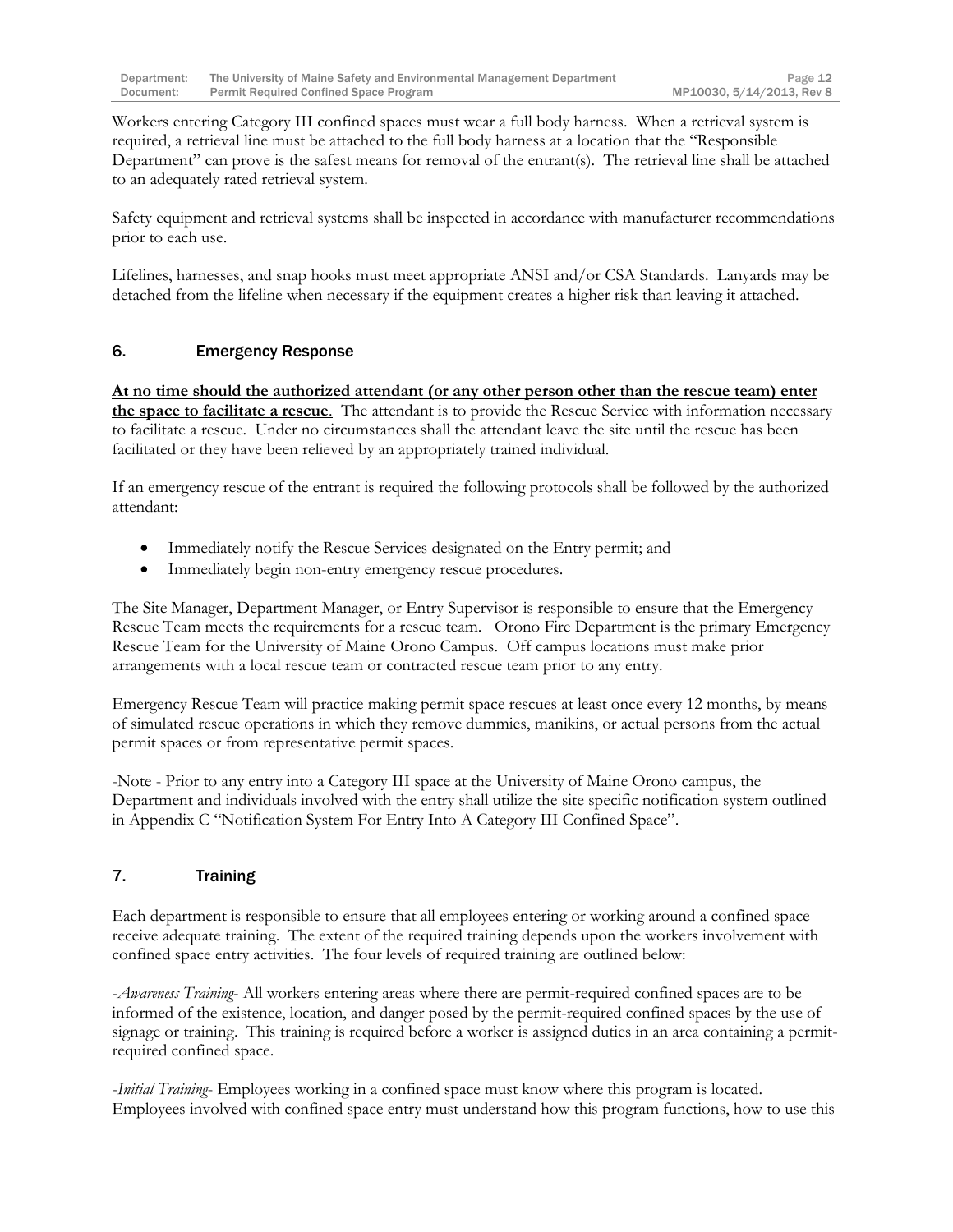program properly, and what steps they must take to safely enter the confined spaces in accordance with the provisions set forth in this program. This training is required before the employee is first assigned duties related to non-permit or permit-required confined space entry.

-*Entry Supervisor Training*- Persons who directly supervise workers involved with confined space entry procedures are to undergo initial training regarding their duties and responsibilities.

-*Confined Space Specific Training*- Confined space specific training must be provided prior to every Entry Permit. Workers who have received confined space specific training must be able to demonstrate an understanding of the procedures necessary to control or eliminate the hazards within the space, and take any other measures necessary to protect the workers involved in entry operations (i.e. lock-out tag-out, hot work, etc.). Specific training shall be provided to each affected employee:

- Prior to first assigned duties;
- Whenever there is a change in the permit space operations that presents a hazard for which an employee has not been previously been trained;
- Before there is a change in assigned duties;
- Whenever a previously unidentified hazard, or a hazard for which the entrants are not prepared to control or eliminate arises within a confined space; and
- Whenever the Entry Supervisor has reason to believe that the workers have deviated from permitrequired confined space entry procedures, or that there are inadequacies in the employee's knowledge or use of the proper entry procedures.

All confined space training, other than awareness training, must be certified. The certification shall include the names of the workers trained, signature or initials of the trainer(s), and the date(s) of training. Training certifications shall be available for review by the employees or their authorized representatives.

#### <span id="page-15-0"></span>8. Reclassification of Confined Spaces

When there are changes in the use or configuration of a non-permit or permit-required confined space the "Responsible Department" shall evaluate the space, have the confined space categorized appropriately, and have Appendix A updated to reflect the hazards present, or potentially present within the space. If a nonpermit confined space becomes a permit-required confined space then (if possible) the space is to be signed to read "Danger Permit-Required Confined Space Do Not Enter" (or equivalent wording).

**Prior to allowing entry into any confined space the "responsible department" shall:**

- **1 st Evaluate the space and compare evaluation findings to Appendix A. Such an evaluation shall consider the nature of the work being performed in the space.**
- **2nd Prevent entry into the space if the hazards within the space vary from those listed in Appendix A of this program.**
- **3rd Contact SEM to have the space evaluated and categorized properly if the hazards vary or the space has not previously been evaluated** (**entry is prohibited until all hazards have been identified and adequately assessed**).

Confined space evaluations must include a review of chemical hazards that are present and/or will be created within the space during entry. The material safety data sheets (MSDS) for all of the chemicals used / found within, or around, the space must be obtained and reviewed to determine what measures must be taken for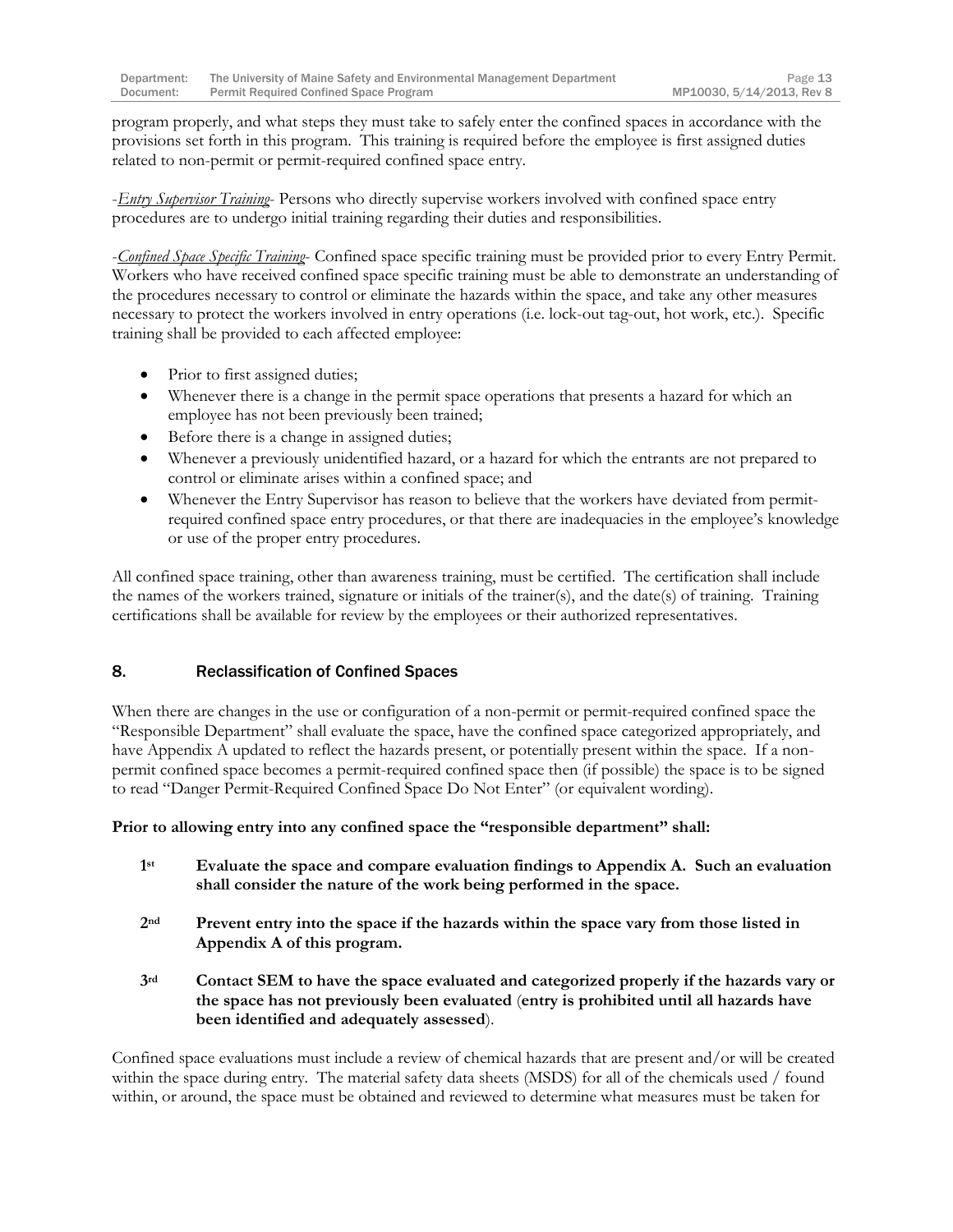safe entry. Please contact SEM to arrange a time for chemical specific testing if you plan to use, or if the space contains, volatile or toxic materials.

All confined space categorizations must be approved by SEM.

#### <span id="page-16-0"></span>9. Contactor Requirements

When departments arrange to have contractors perform work that involves entry into permit-required confined spaces, the department shall:

- 1. Inform the contractor that the workplace contains permit-required confined spaces, and that permit-required confined space entry is allowed only by following a proper confined space program meeting the regulatory requirements established in 29 C.F.R. §1910.146;
- 2. Apprise the contractor of the elements, including the hazards identified and the department's experience with the space, that make the space in question a permit-required confined space;
- 3. Apprise the contractor of any precautions or procedures that the "Responsible Department" has implemented for the protection of employees in or near the permit-required confined spaces where the contractor will be working;
- 4. Coordinate entry operations with the contractor, when University personnel and the contractor will be working in, or near permit-required confined spaces; and
- 5. De-brief the contractor at the conclusion of entry operations regarding the permit-required confined space program and any hazards confronted or created in the space(s) throughout entry operations; and
- 6. Prior to entering permit-required confined spaces, the "Responsible Department" shall verify that the contractor(s) have a confined space entry plan and have rescue services available for response.

#### <span id="page-16-1"></span>10. Access to Records and Record Keeping Practices

Departments shall provide access to records related to permit-required confined spaces to employees or their authorized representative for review, program monitoring, and record keeping purposes. Permit-required confined space evaluations, classifications, re-classification forms, and all Entry Permits shall be made available to department personnel prior to entry into a permit-required confined space.

Entry Permits, identification forms, evaluation forms, equipment inspection forms, and calibration records shall be maintained for at least one-year and shall be reviewed by the "Responsible Department" annually. The confined space program is to be updated annually based upon the deficiencies noted during the review of the Entry Permits.

Confined space training records shall be maintained by Department. A workers training record shall be maintained until the worker is assigned new job responsibilities that do not involve confined space entry or until their employment with the University of Maine ends.

Departments shall maintain contractor statements regarding implementation of a confined space entry plan, and procurement of proper rescue services throughout the contracted project.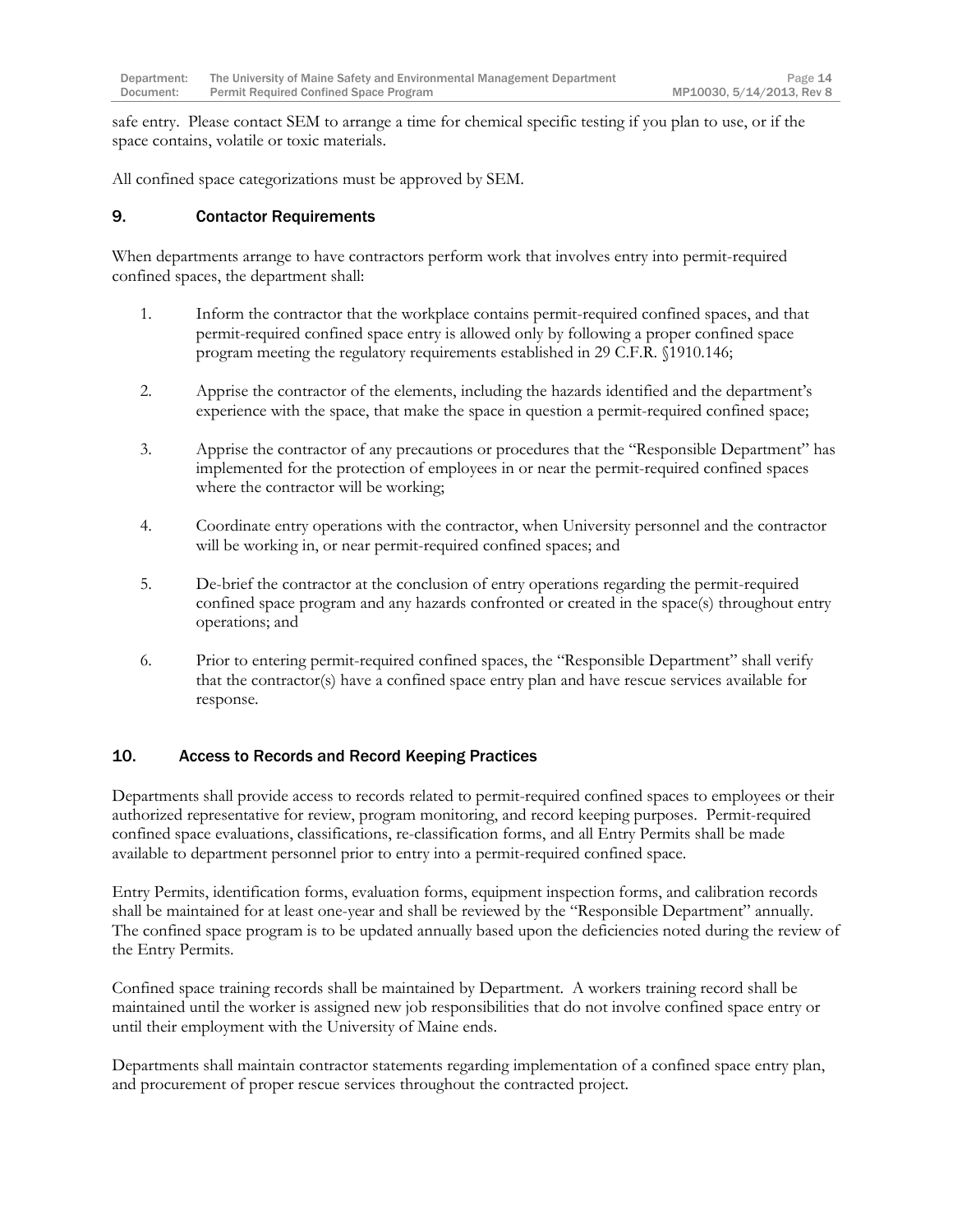# Revision Page

| <b>DATE</b>       | <b>TYPE</b>                                      | <b>PAGE NUMBERS</b>               |
|-------------------|--------------------------------------------------|-----------------------------------|
| September23, 2004 | Minor                                            | 8, 11, 12, 14, 16, 19, Appendix C |
| December 22 2005  | <b>Regulatory Consistency</b>                    | 13                                |
| July 30, 2007     | Revise Appendix C                                | NA.                               |
|                   | Updated Appendix A and addition of<br>Appendix J |                                   |
| October 02, 2007  | Major changes to wording.                        | Throughout document.              |
|                   | Standardized naming conventions                  | Throughout document.              |
|                   | And terminology.                                 | Throughout document.              |
|                   | Clarified wording                                | 7                                 |
|                   | Regarding role changes. Role                     |                                   |
|                   | Changes now require new Entry                    |                                   |
|                   | Permit.                                          |                                   |
|                   | Update Appendices C & I                          | Appendices C & I                  |
|                   |                                                  |                                   |
| December 9, 2011  | Only change updated Appendix A                   | $Appendix - A$                    |
|                   |                                                  |                                   |
| March 14, 2013    | Only change undated Appendix A                   | $Appendix - A$                    |
|                   |                                                  |                                   |
| May 2, 2013       | Minor                                            | 6, 9? 11, 13, 14 Appendix G pg 28 |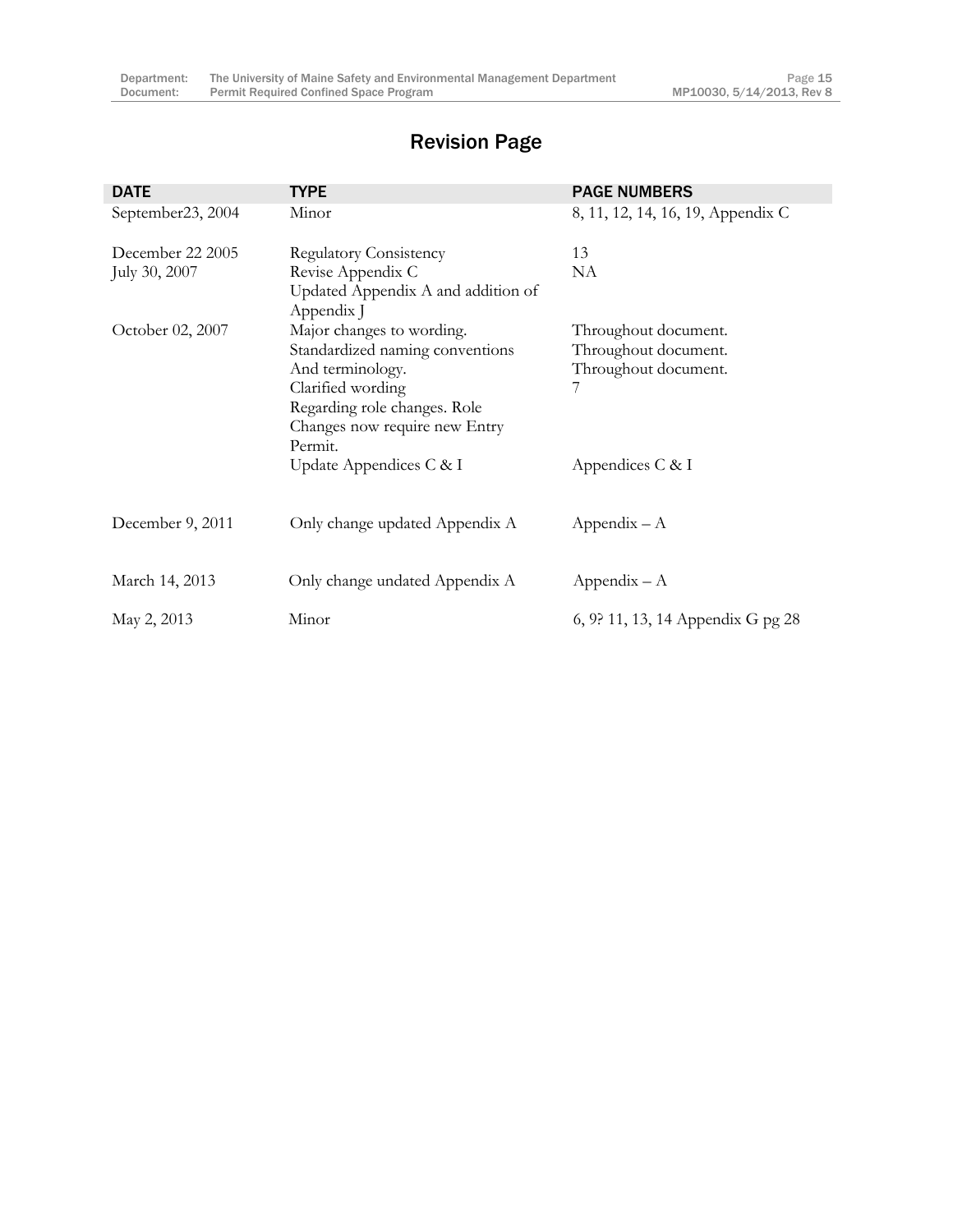# Appendix A Confined Space Identification, Location, Categorization, and Hazards

Site Specific Confined Space Identification Listing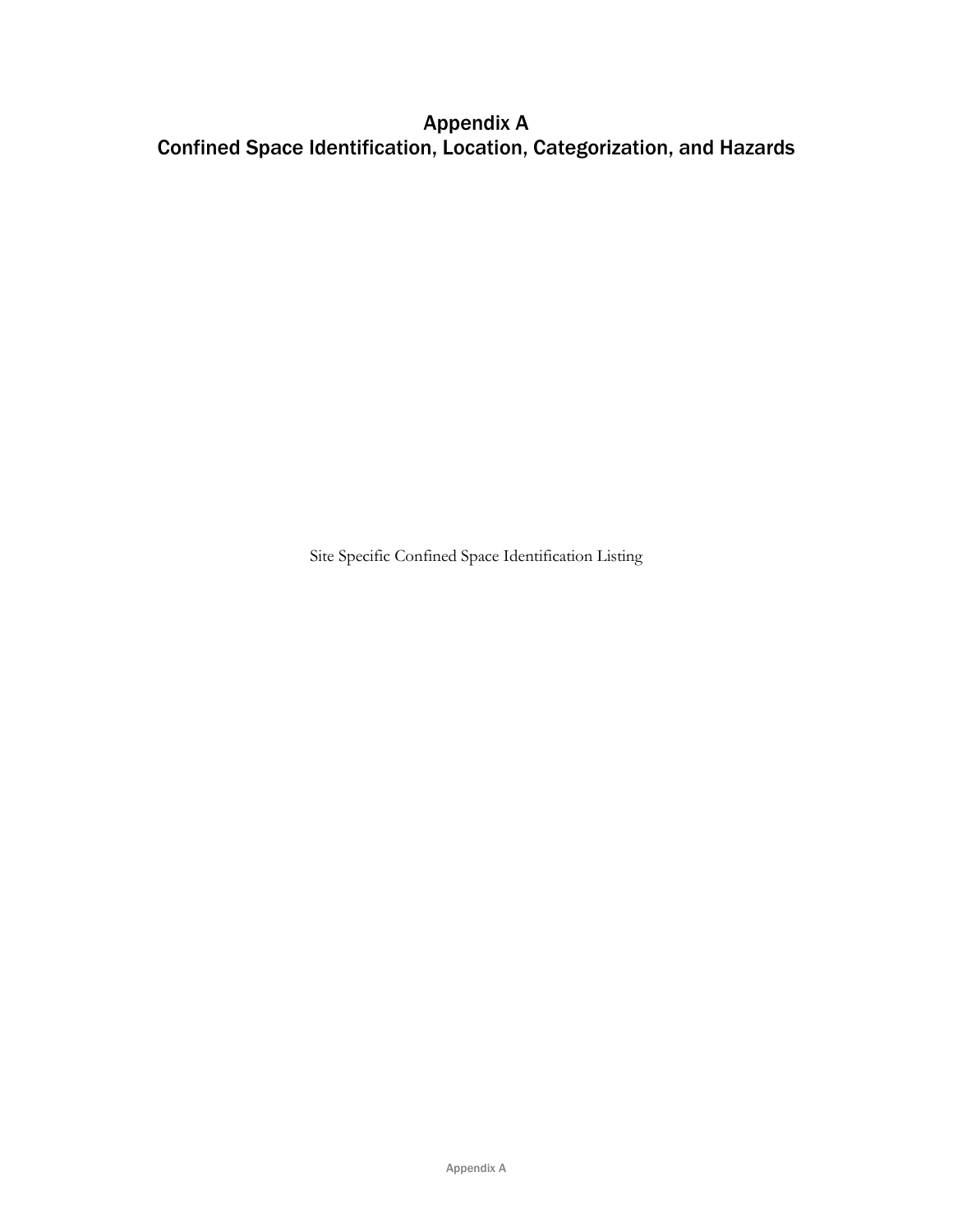# Appendix B Confined Space Entry Permit

Form MF10035 (Available on SEM Forms web page).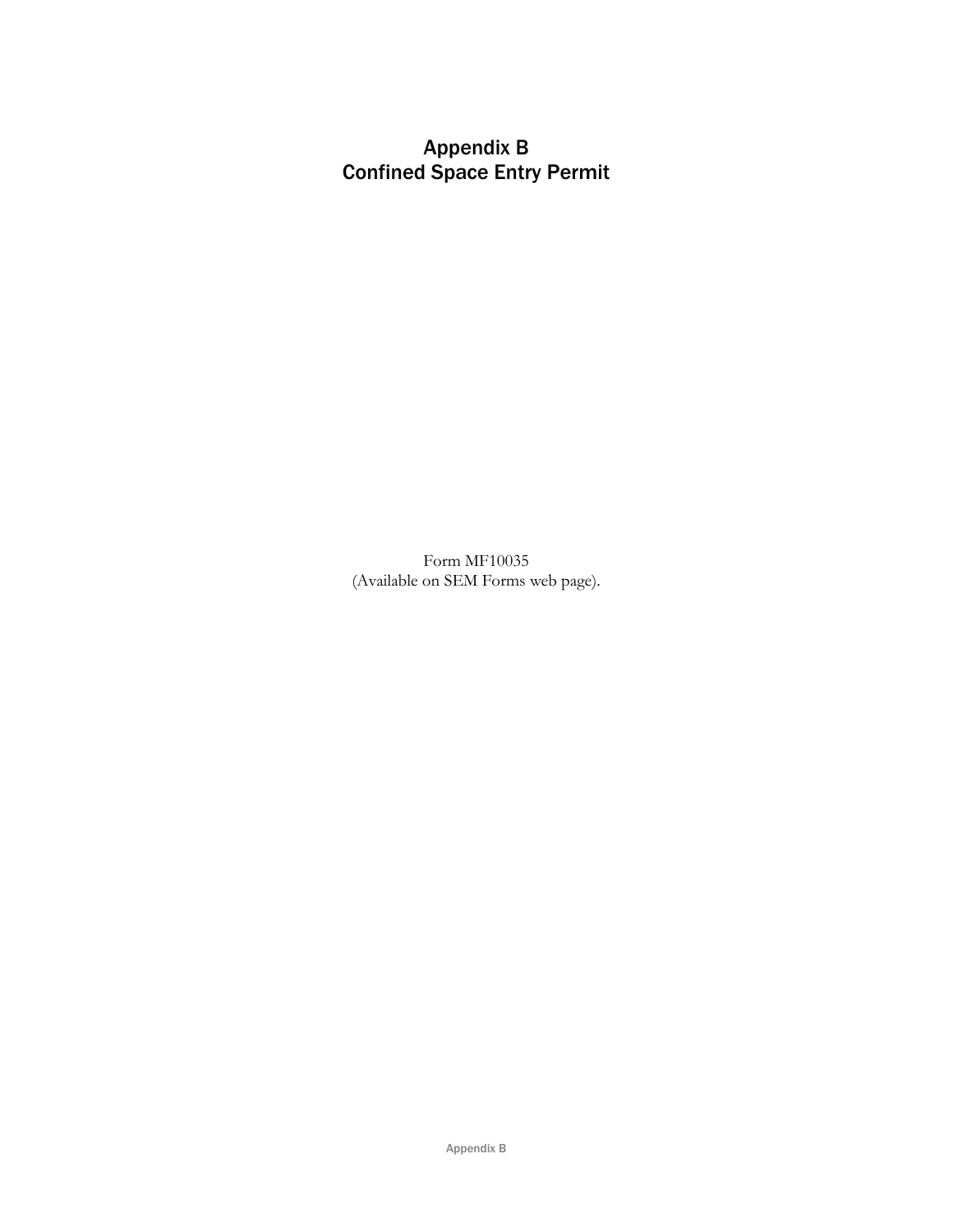# Appendix C Notification System for Entry into a Category III Confined Space Orono Campus

Form MF10038, Confined Space Emergency Rescue Services Notification (Available on SEM Forms web page).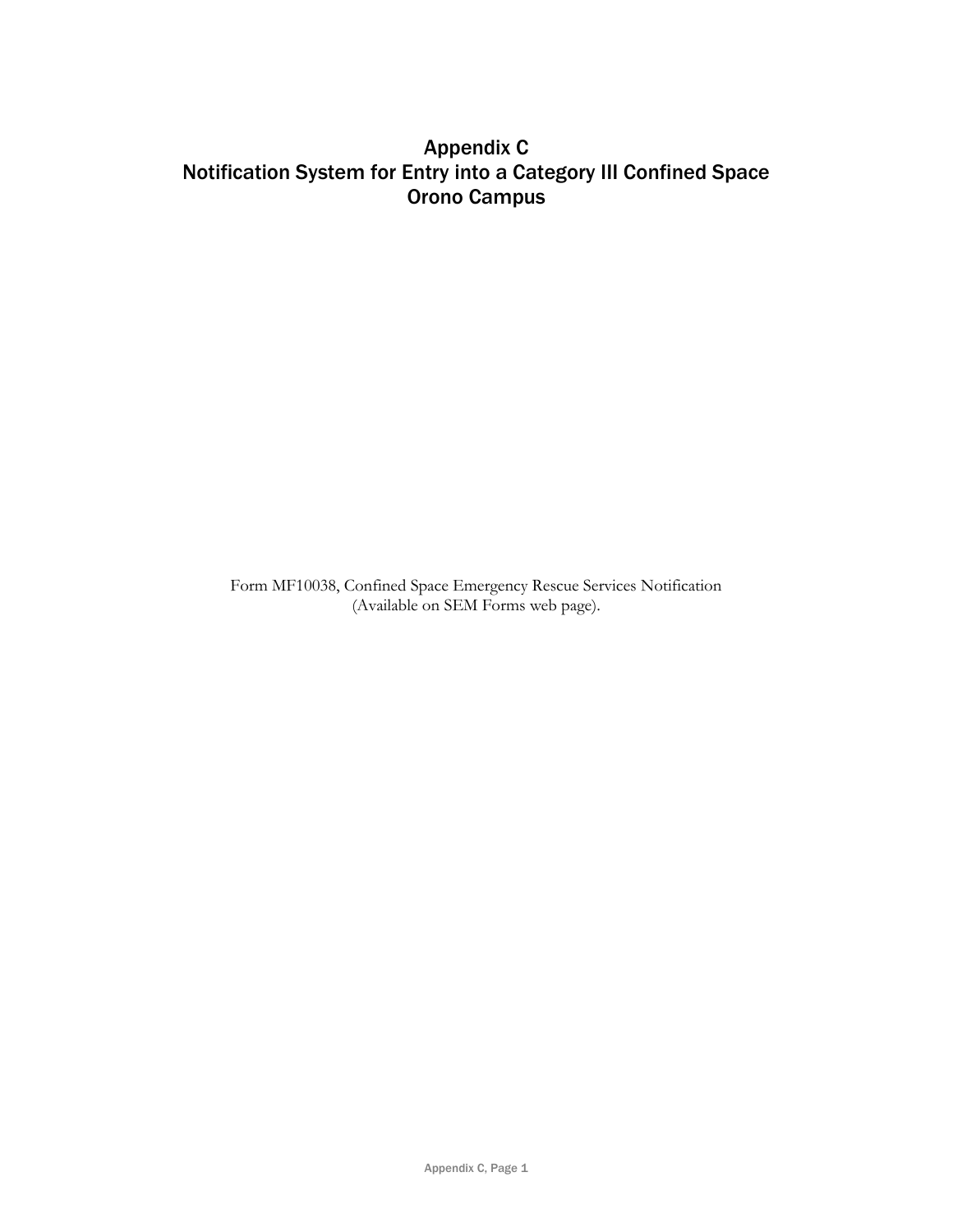# Notification System for Entry into a Category III Confined Space (Form Instructions)

#### 1.0 Purpose

Ensure the safety of University of Maine employees through complying with OSHA permit-required confined space regulations by establishing rescue services notification requirements for University of Maine employees working in permit-required confined spaces.

#### 2.0 Scope

This procedure applies to all employees at the Orono Campus of the University of Maine.

#### 3.0 References

- OSHA Standard 29 CFR 1910 146
- University of Maine Confined Space Program
- University of Maine Public Safety (UMPS) Permit-required Confined Space Entry Check List "Confined Space Emergency Rescue Services Notification" (MF10038)

#### 4.0 Definitions

**Attendant** is the person who remains outside the confined space and in communication with both UMPS and the workers inside the confined space.

**Confined Space** means any space that is large enough and so configured than an employee can bodily enter and perform assigned work, has limited or restricted means of entry or exit (e.g. tanks, vessels, silos, storage bins, hoppers, vaults, and pits.), and is not designed for continuous employee occupancy.

**Confined Space Entry** means either the passing into a confined space or the ensuing work activities that take place within the confined space.

**Confined Space Entry Request** is relayed to Public Safety when University employees will enter and/ or perform work within a permit-required confined space at the University of Maine Orono Campus.

**Permit–Required Confined Space** is a confined space that contains a serious hazard.

**Public Safety Communication Coordinator (PSCC)** is the UMPS employee responsible for answering the 911 calls and communicating on the radio.

**Supervisor** is the person responsible for employees performing the confined space entry.

#### 5.0 Instructions

#### 5.1 Notification

Before entry can be made into a Category III permit-required confined space, rescue services must be notified and available. University of Maine Public Safety (UMPS) plays a vital role in communicating the availability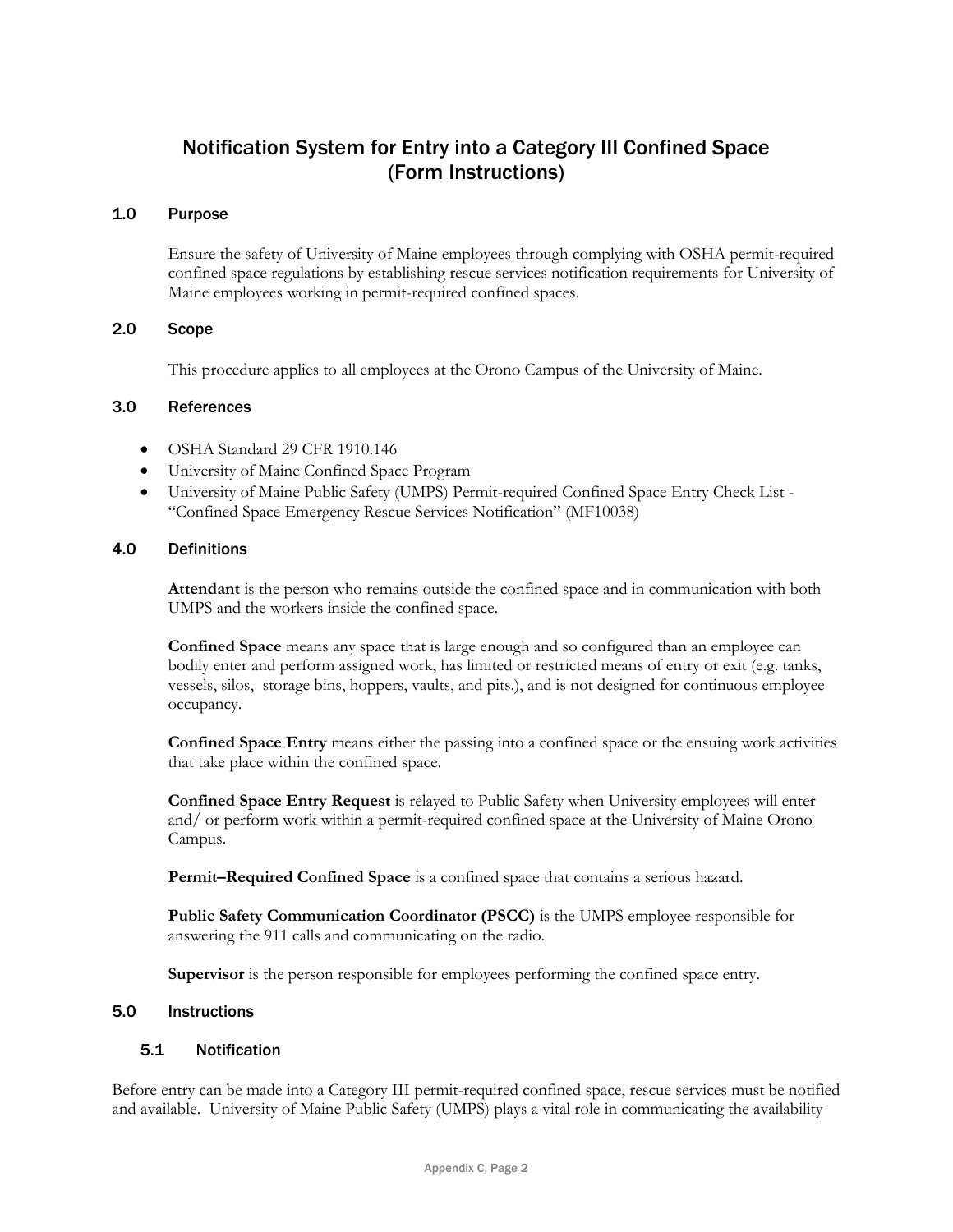of services to the confined space entrants and summoning emergency services as needed. The confined space attendant at the site also plays a vital role in ensuring the safety of those that enter the confined space.

### 5.2 University of Maine Public Safety (UMPS) Procedure

The PSCC will receive information from the confined space entry supervisor/attendant, and complete sections I and II on the checklist at the end of this appendix. (MF10038)

Following completion of sections I and II, the PSCC relays the checklist information to the appropriate fire department to determine if rescue services are available. (The determination of the availability and **jurisdiction** will be made by the shift command officer at the Fire Department).

The PSCC then relays the availability information to the person(s) requesting confined space entry. If Rescue Services are unavailable then University of Maine employees shall not enter the Category III permit-required confined space.

If rescue is available, the PCSS will fax a copy of the completed checklist to the appropriate fire department **and Safety & Environmental Management (SEM).** 

#### **If the PCSS receives notice that rescue services have become unavailable then the PCSS must immediately relay this information to the confined space entry supervisor / attendant so the entry can be immediately terminated.**

When the confined space entry is completed the PCSS will be informed and they will communicate this to the appropriate fire department and fax a copy of the completed checklist to the department responsible for entry (e.g., Facilities Management).

### 5.3 Summary of Attendant Duties Pertaining To This Appendix

Regarding this Appendix, the Attendant shall:

Not allow entry into confined space until notified by UMPS that rescue services are available. Maintain communications with both UMPS and the employees performing the confined space entry. Ensure the safety of the Employees who have entered the confined space. When necessary, terminate confined space entries and ask all entrants to exit the space. If an emergency arises immediately inform UMPS and begin non-entry rescue. Notify UMPS when confined space entry is terminated.

#### 6.0 Training

All UMPS communicators are required to be trained upon initial assignment and periodically thereafter on their respective duties and the procedures found in this Appendix.

#### 7.0 Records

UMPS shall maintain record of the employees training pertaining to this appendix. Confined space notifications will be maintained by SEM for a minimum of one year.

#### 8.0 Audits

Periodically each department shall conduct an audit of their procedures related to the duties outlined in this appendix.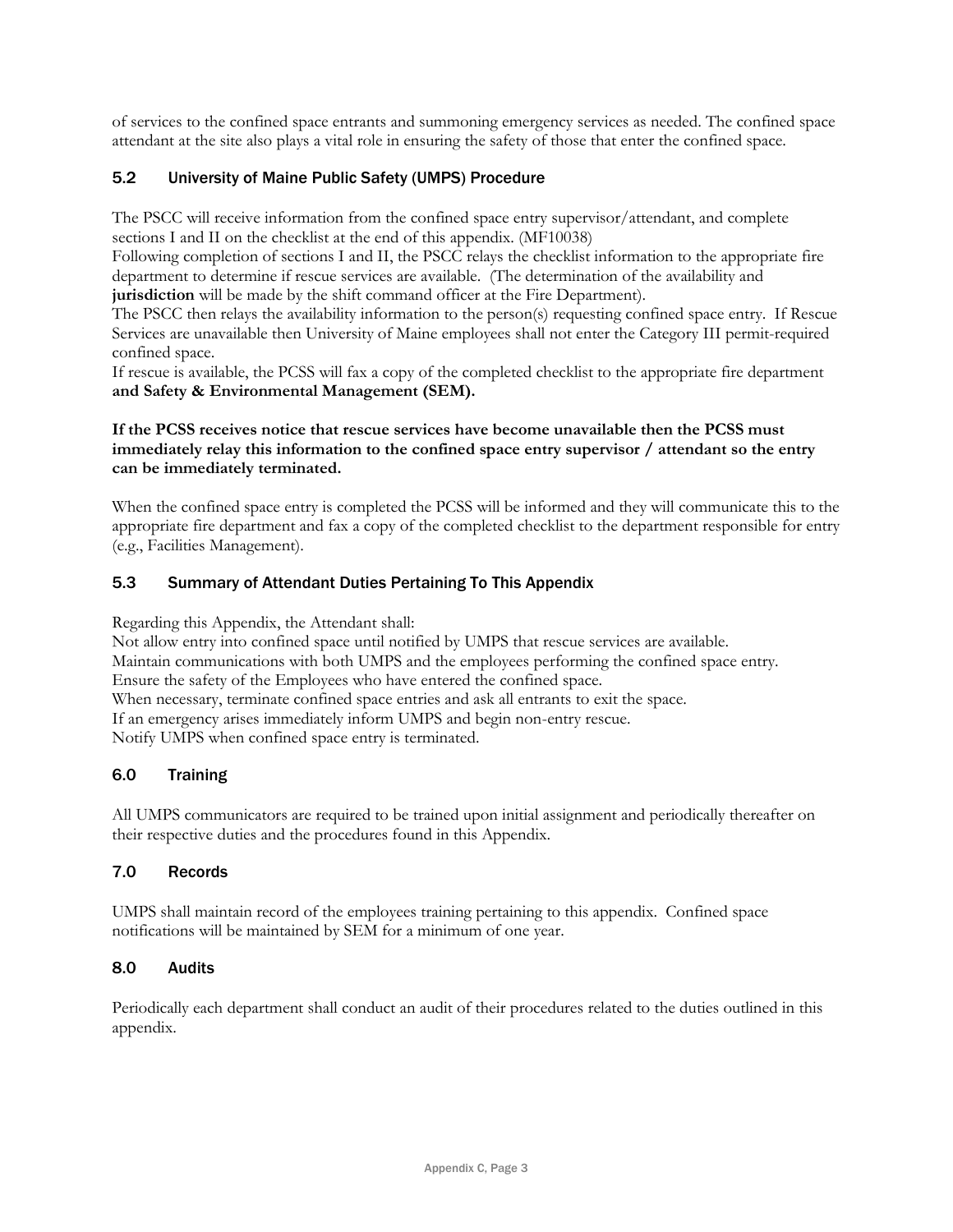# Appendix D Confined Space Evaluation Form

Form MF10036 (Available on SEM Forms web page).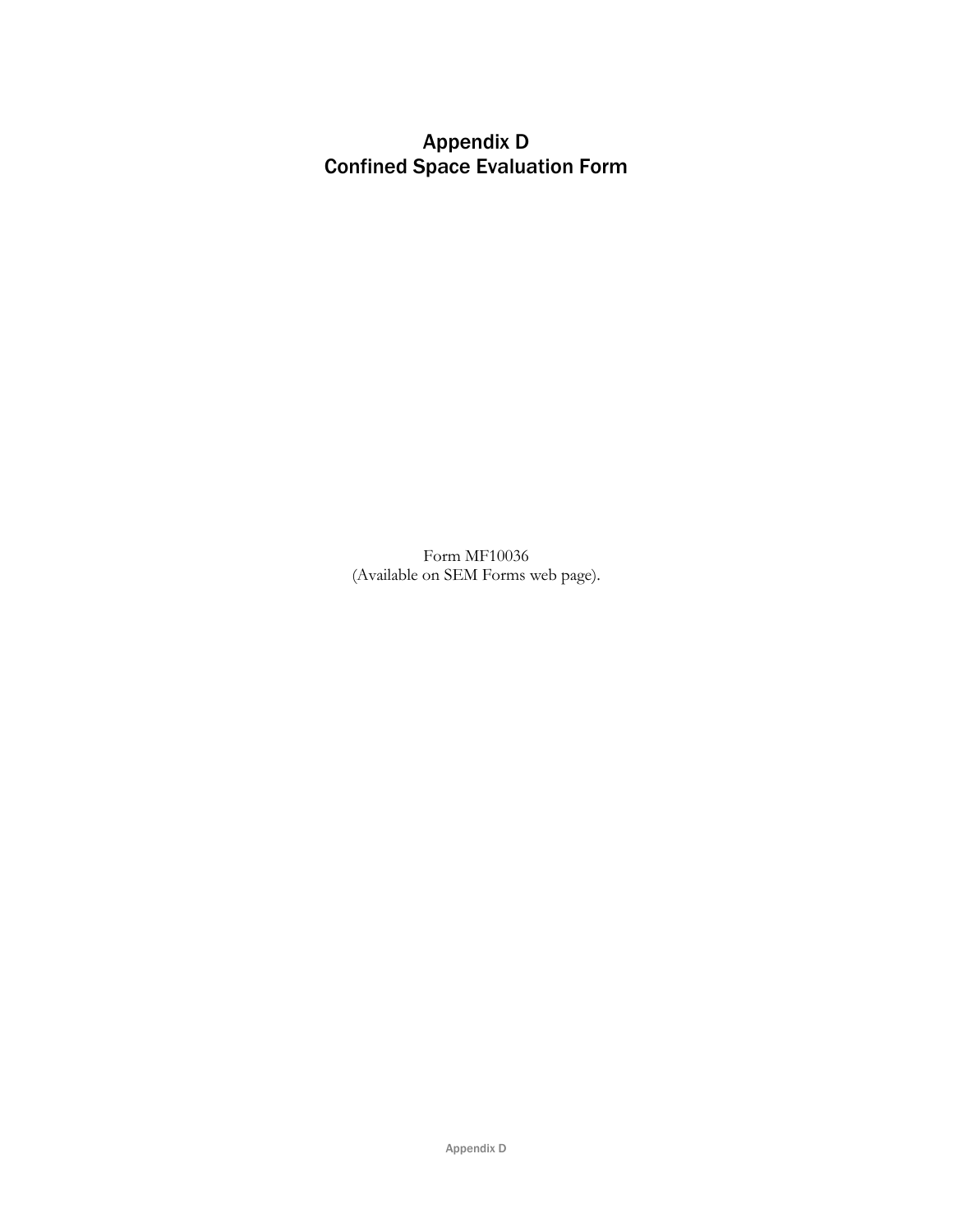# Appendix E OSHA Regulation 29 CFR 1910.146

To access the OSHA standard please visit their web site at [www.osha.gov](http://www.osha.gov/) and then locate 29 CFR 1910.146 (Permit-Required Confined Space Standard) by accessing the subject index from the homepage then clicking in the following order on:

- 1. S
- 2. Standards (29 CFR)
- 3. Part 1910 (Occupational Safety & Health Standards)
- 4. 1910.146 Permit-Required Confined Spaces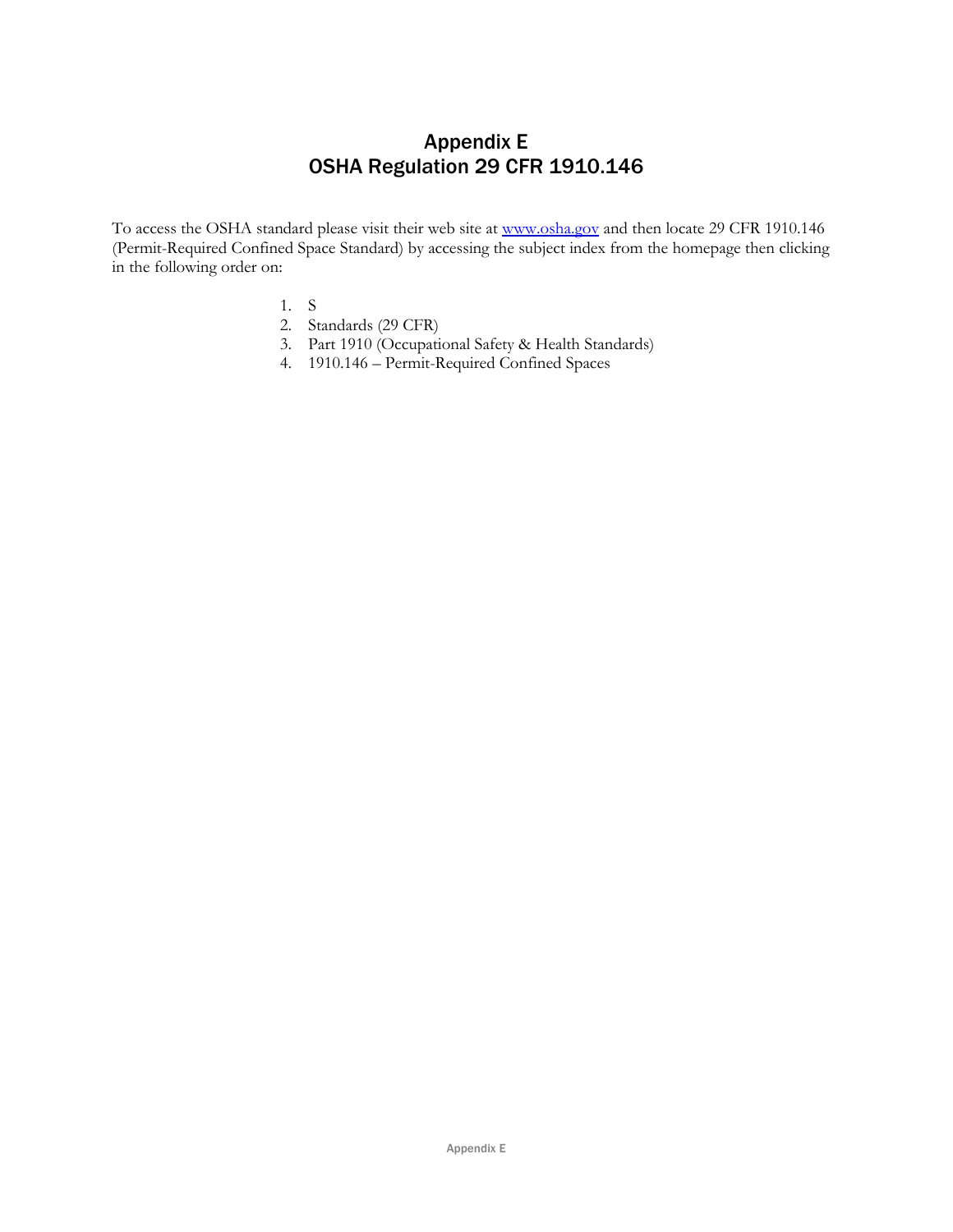## Appendix F Work In Hot Environments

High temperatures and humidity stress the body's ability to cool itself. Such environmental conditions are not uncommon within a confined space. Thus preventative measures are to be taken by those workers working within confined spaces where temperature and/or humidity are a concern. How do you know if these factors are a concern? Workers start experiencing signs or symptoms of heat stress. There are three major forms of heat stress: **heat cramps**, **heat exhaustion**, and **heat stroke**, with heat stroke being a life threatening condition.

#### **Heat Cramps**

Heat cramps are muscle spasms which usually affect the arms, legs, or stomach. Frequently they don't occur until sometime later after work, at night, or when relaxing. Heat cramps are caused by heavy sweating, especially when water is replaced by drinking, but salt or potassium is not. Although heat cramps can be quite painful, they usually don't result in permanent damage.

#### **Heat Exhaustion**

Heat exhaustion occurs when the body's internal air-conditioning system is overworked, but has not completely shut down. In heat exhaustion, which is more serious than heat cramps, the surface blood vessels and capillaries which originally enlarged to cool the blood collapse from loss of body fluids and necessary minerals? *This happens when you don't drink enough fluids to replace what you're sweating away.* Symptoms of heat exhaustion include:

- 
- 
- 
- 
- <table>\n<tbody>\n<tr>\n<th>▶</th>\n<th>Intense Thrist</th>\n<th>▶</th>\n<th>Dizziness</th>\n</tr>\n<tr>\n<td>▶</td>\n<td>Fatigue</td>\n<td>▶</td>\n<td>Loss of C</td>\n</tr>\n<tr>\n<td>▶</td>\n<td>Nausea</td>\n<td>▶</td>\n<td>Impaired</td>\n</tr>\n<tr>\n<td>▶</td>\n<td>Loss of Appette</td>\n<td>▶</td>\n<td>Trigling in</td>\n</tr>\n<tr>\n<td>▶</td>\n<td>Hyperventionalation</td>\n<td>▶</td>\n<td>Answer</td>\n</tr>\n</tbody>\n</table>
- Hyperventilation > Anxiety
- 
- Low to Normal Blood Pressure

→ Headache → Heavy Sweating

- 
- → Fatigue → Loss of Coordination<br>
→ Nausea → Impaired Judgment
	- Nausea **Impaired Judgment**
- > Loss of Appetite > Tingling in Hands or Feet<br>> Hyperventilation > Anxiety
	-
- Cool Moist Skin Weak and Rapid Pulse (120-200)

Somebody suffering these symptoms should be moved to a cool location such as a shaded area or airconditioned building. Have them lie down with their feet slightly elevated. Loosen their clothing, apply cool, wet cloths or fan them. Have them drink water or electrolyte drinks. Try to cool them down, and have them checked by medical personnel. Victims of heat exhaustion should avoid strenuous activity for at least a day, and they should continue to drink water to replace lost body fluids.

#### **Heat Stroke**

Heat stroke occurs when the body has depleted its supply of water and salt, and the victim's core body temperature rises to deadly levels. Heat stroke is life threatening. A heat stroke victim may first suffer heat cramps and/or the heat exhaustion before progressing into the heat stroke stage, but this is not always the case. On the job, heat stroke is sometimes mistaken for heart attack. Recognizing the signs and symptoms of heat stroke is very important. Review the signs and symptoms anytime an employee collapses while working in a hot environment. Early signs and symptoms of heat stroke include:

- 
- 
- > Hot Red or Flushed Dry Skin > Rapid Pulse
- $\triangleright$  Difficulty Breathing  $\triangleright$  Constricted Pupils
- → Heat cramps → Heat exhaustion (signs or symptoms)
- $\triangleright$  High Body Temperature (103° F)  $\triangleright$  Typically a Distinct Absence of Sweating
	-
	-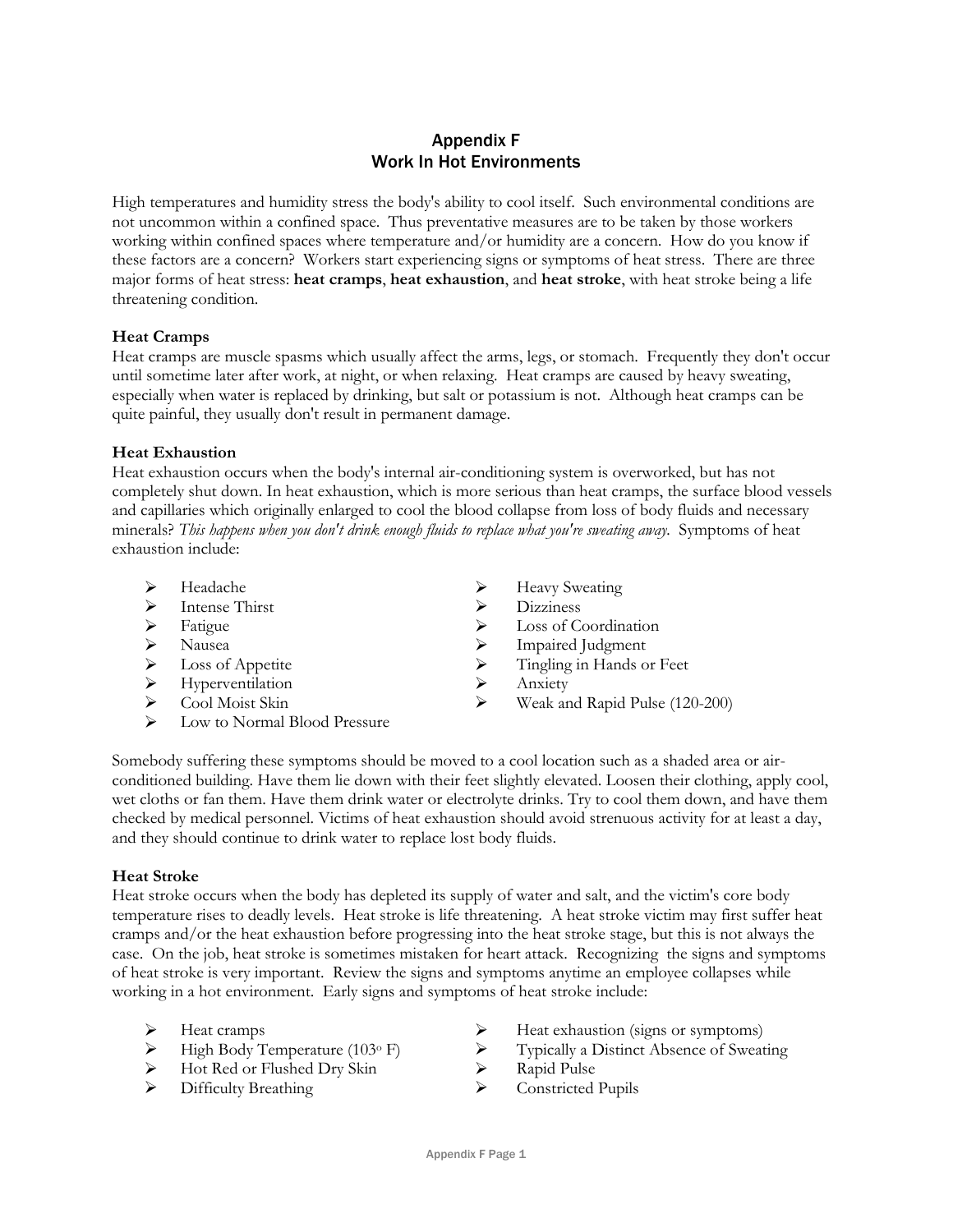Advanced signs or symptoms of heat stroke:

| $\triangleright$ Seizure                       | $\triangleright$ Convulsions           |
|------------------------------------------------|----------------------------------------|
| $\triangleright$ Collapse                      | $\triangleright$ Loss of Consciousness |
| $\triangleright$ Body Temperature Above 108° F | – Death                                |

Lowering a heat stroke victim's body temperature is vital to survival. Seconds count. Pour water on them, fan them, or apply cold packs. Call 911 and get an ambulance on the way as soon as possible.

#### **Preventative Measures For Heat Stress (cramps, exhaustion, and stroke):**

- Condition yourself for working in hot environments start slowly then build up to more physical work. Allow your body to adjust over a few days.
- Drink lots of liquids (water or electrolyte drinks). Don't wait until you're thirsty. Electrolyte drinks, or fruit high in potassium (bananas) are good for replacing minerals lost through sweating. Never drink alcohol, and avoid caffeinated beverages.
- Take a break if you notice you're getting a headache or you start feeling overheated. Cool off in the shade or in a building for a few minutes before going back to work.
- Wear light weight, light colored clothing when working out in the sun.
- Use the confined space ventilation fan to create air currents within the confined space.
- Persons outside the confined space could use a fan where possible.
- Get enough sleep at night.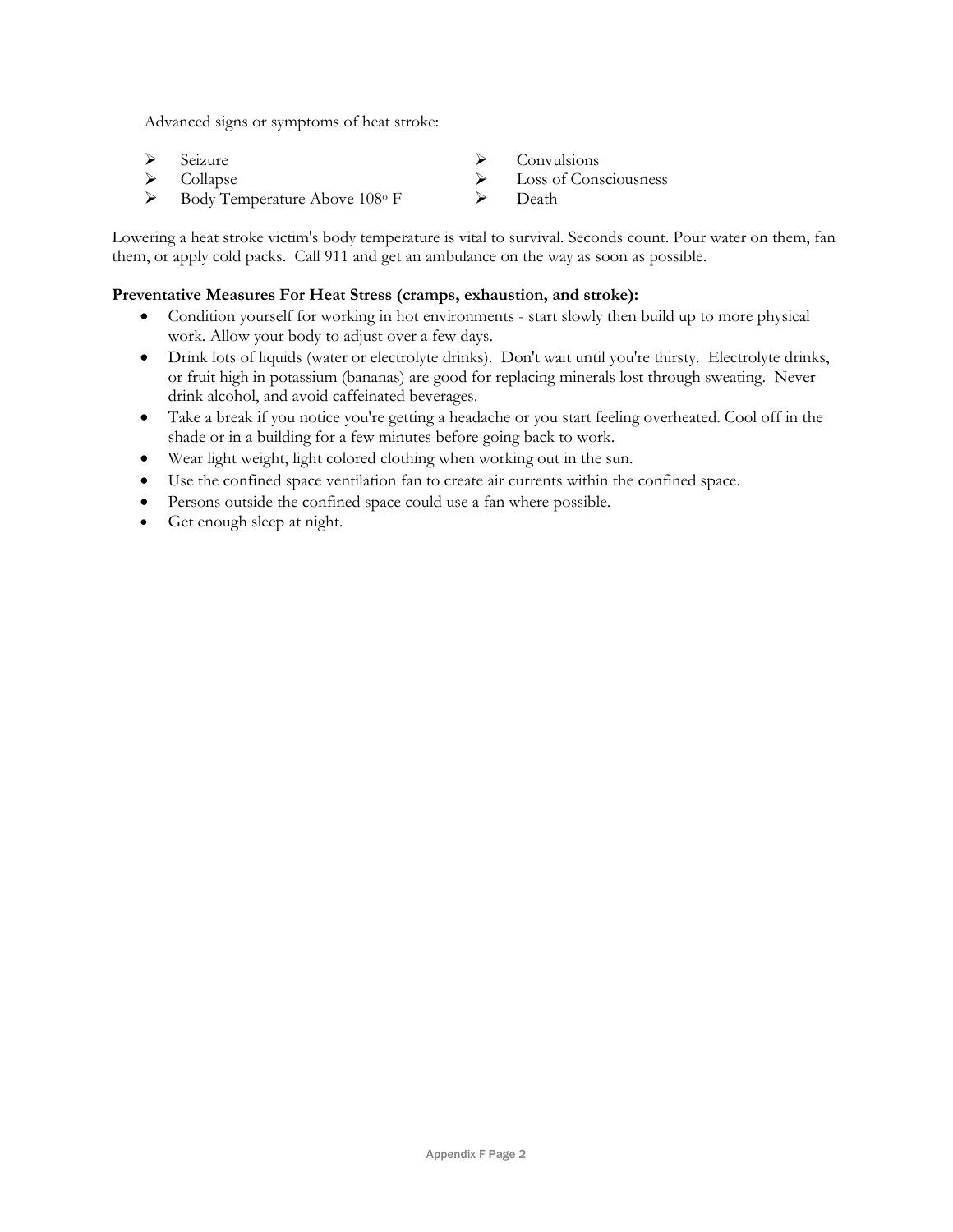# Appendix G Definitions for Permit-Required Confined Space Program

"Acceptable entry conditions" means the conditions that must exist in a permit-required confined space to allow entry and to ensure that employees involved with a permit-required confined space entry can safely enter into and work within the space.

"Attendant" means an individual stationed outside one or more permit-required confined spaces who monitors the authorized entrants and who performs all attendant's duties assigned in the employer's permitrequired confined space program.

"Authorized entrant" means an employee who is authorized by the employer to enter a permit-required confined space.

"Blanking or blinding" means the absolute closure of a pipe, line, or duct by fastening a solid plate (i.e. spectacle blind or a skillet blind) that completely covers the bore and that is capable of withstanding the maximum pressure of the pipe, line, or duct with no leakage beyond the plate.

"Category I Confined Spaces" DO NOT contain, nor have the potential to contain, a hazardous atmosphere but contain serious safety or health hazards that can be eliminated prior to entry.

"Category II Confined Spaces" Are defined as permit-required confined spaces which ONLY contain, or have the potential to contain, a hazardous atmosphere, which hazards can be controlled by using forced air ventilation.

"Category III Confined Spaces" are confined spaces that: 1) Have the potential to contain a hazardous atmosphere, which cannot be controlled by using forced air ventilation; 2) Contain serious safety or health hazards that cannot be eliminated prior to entry; or 3) Contain, or potentially contain, a mix of atmospheric and other serious safety or health hazards (regardless of whether or not the hazards can be eliminated or controlled prior to entry). An example of this type of space would be a manhole containing electrical wiring having a voltage potential of 50 volts or more. To enter this type of space the employer must follow a confined space entry permit program that includes rescue services.

"Confined space" means a space that:

- 1. Is large enough and so configured that an employee can bodily enter and perform assigned work; and
- 2. Has limited or restricted means for entry or exit (for example, tanks, vessels, silos, storage bins, hoppers, vaults, and pits are spaces that may have limited means of entry.); and
- 3. Is not designed for continuous employee occupancy.

"Designee" means that person designated by the "Responsible Department" (see definition below). Note: This person must have received the appropriate training from SEM.

"Double block and bleed" means the closure of a line, duct, or pipe by closing and locking or tagging two inline valves and by opening and locking or tagging a drain or vent valve in the line between the two closed valves.

"Emergency" means any occurrence (including any failure of hazard control or monitoring equipment) or event internal or external to the permit-required confined space that could endanger entrants.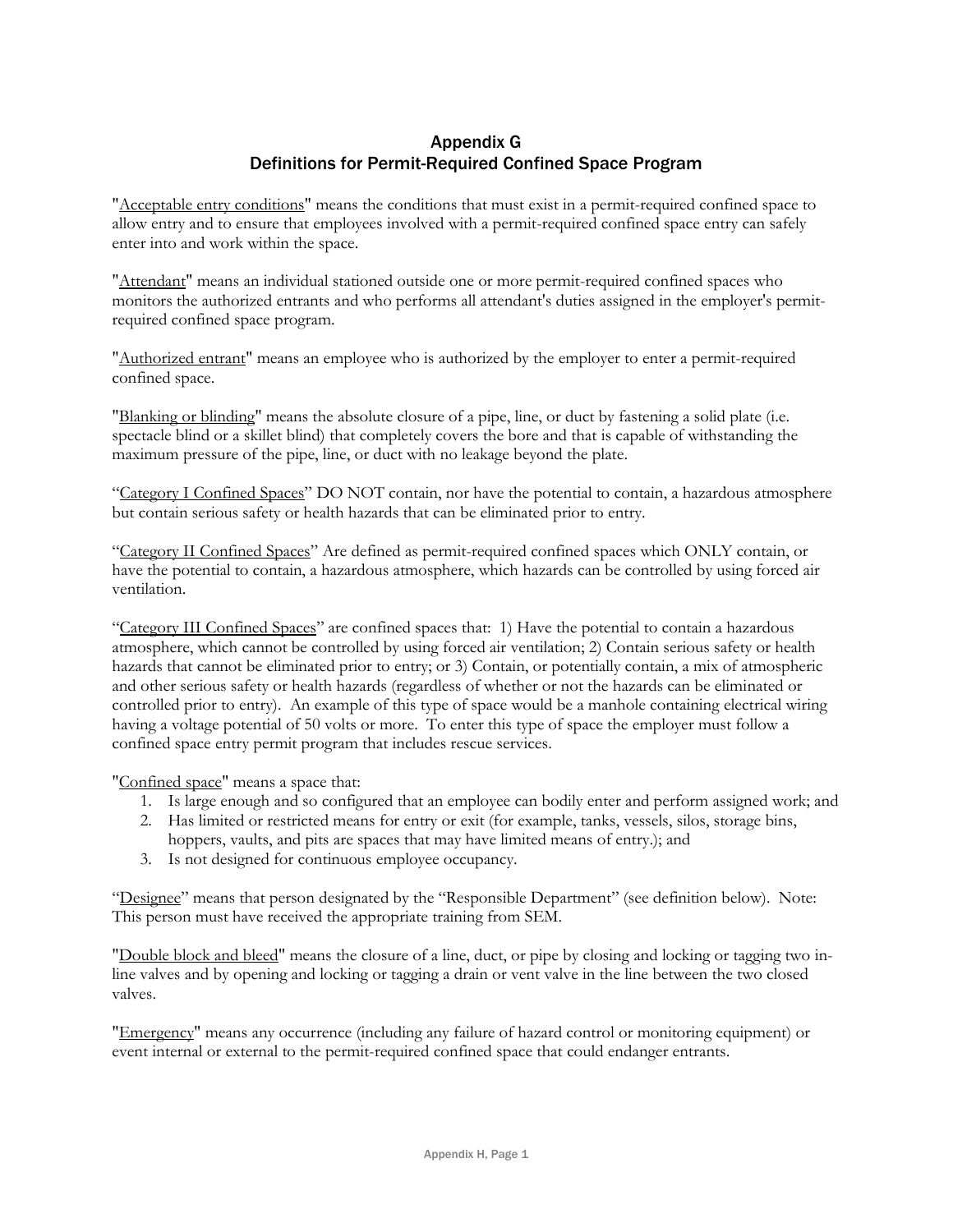"Engulfment" means the surrounding and effective capture of a person by a liquid or finely divided (flowable) solid substance that can be aspirated to cause death by filling or plugging the respiratory system or that can exert enough force on the body to cause death by strangulation, constriction, or crushing.

"Entry" means the action by which a person passes through an opening into a permit-required confined space. Entry includes ensuing work activities in that space and is considered to have occurred as soon as any part of the entrant's body breaks the plane of an opening into the space.

"Confined Space Entry permit" means the written or printed document that is provided by the employer to allow and control entry into a permit-required confined space and that contains the information specified in this program.

"Entry supervisor" means the person (such as the employer, foreman, or crew chief) responsible for determining if acceptable entry conditions are present at a permit-required confined space where entry is planned, for authorizing entry and overseeing entry operations, and for terminating entry as required by this section.

NOTE: An entry supervisor also may serve as an attendant or as an authorized entrant, as long as that person is trained and equipped as required by this section for each role he or she fills. Also, the duties of entry supervisor may be passed from one individual to another during the course of an entry operation.

"Hazardous atmosphere" means an atmosphere that may expose employees to the risk of death, incapacitation, impairment of ability to self-rescue (that is, escape unaided from a permit-required confined space), injury, or acute illness from one or more of the following causes:

- 1. Flammable gas, vapor, or mist in excess of 10 percent of its lower flammable limit (LFL);
- 2. Airborne combustible dust at a concentration that meets or exceeds its LFL;

NOTE: This concentration may be approximated as a condition in which the dust obscures vision at a distance of 5 feet (1.52 m) or less.

- 3. Atmospheric oxygen concentration below 19.5 percent or above 23.5 percent;
- 4. Atmospheric concentration of any substance for which a dose or a permissible exposure limit is published in Subpart G, Occupational Health and Environmental Control, or in Subpart Z, Toxic and Hazardous Substances, of this Part and which could result in employee exposure in excess of its dose or permissible exposure limit;

NOTE: An atmospheric concentration of any substance that is not capable of causing death, incapacitation, impairment of ability to self-rescue, injury, or acute illness due to its health effects is not covered by this provision.

5. Any other atmospheric condition that is immediately dangerous to life or health.

NOTE: For air contaminants for which OSHA has not determined a dose or permissible exposure limit, other sources of information, such as Material Safety Data Sheets that comply with the Hazard Communication Standard, section 1910.1200 of this Part, published information, and internal documents can provide guidance in establishing acceptable atmospheric conditions.

"Hot work permit" means the employer's written authorization to perform operations (for example, riveting, welding, cutting, burning, and heating) capable of providing a source of ignition.

"Immediately Dangerous to Life or Health (IDLH)" means any condition that poses an immediate or delayed threat to life or that would cause irreversible adverse health effects or that would interfere with an individual's ability to escape unaided from a permit-required confined space.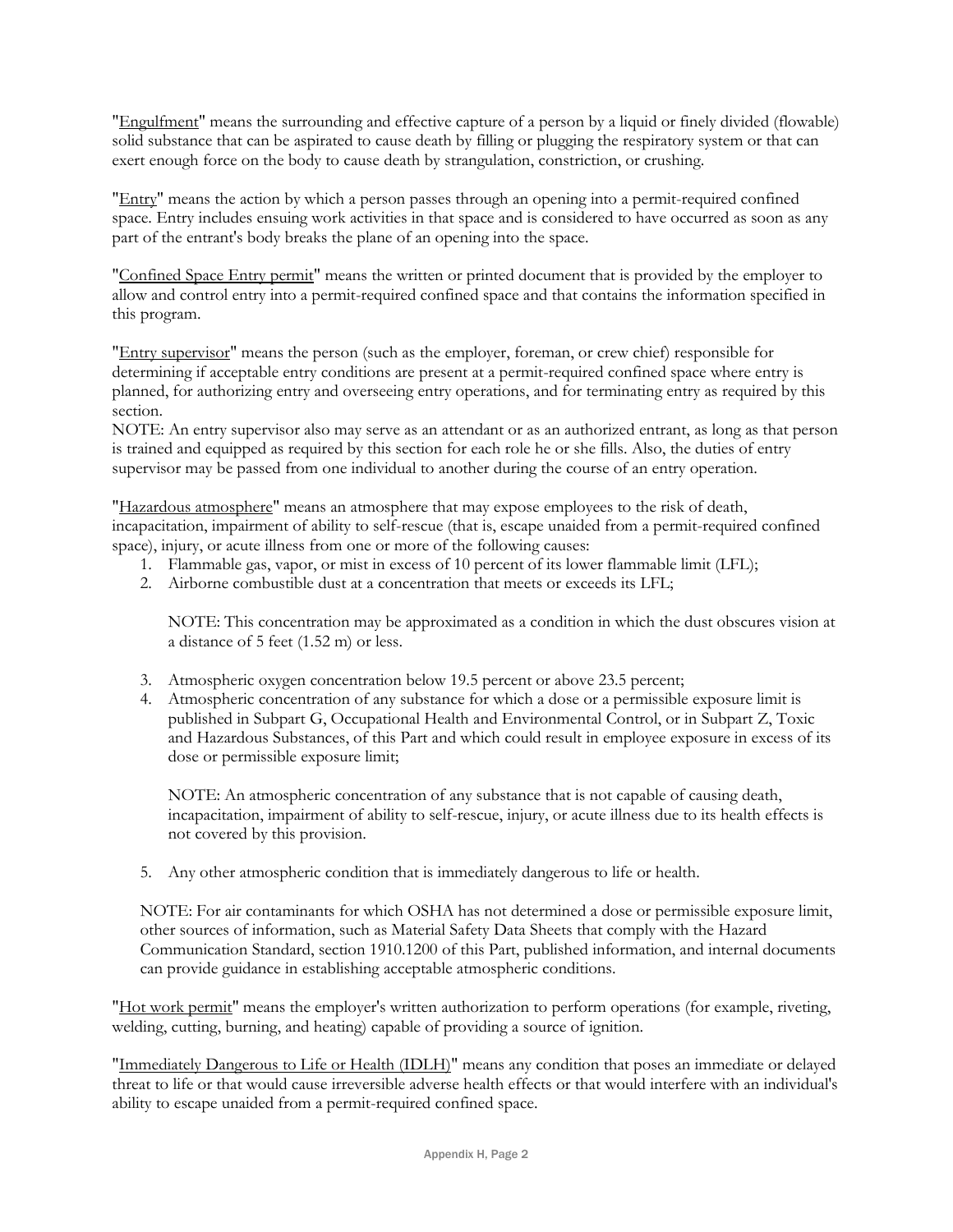NOTE: Some materials -- hydrogen fluoride gas and cadmium vapor, for example -- may produce immediate transient effects that, even if severe, may pass without medical attention, but are followed by sudden, possibly fatal collapse 12-72 hours after exposure. The victim "feels normal" from recovery from transient effects until collapse. Such materials in hazardous quantities are considered to be "immediately" dangerous to life or health.

"Inerting" means the displacement of the atmosphere in a permit-required confined space by a noncombustible gas (such as nitrogen) to such an extent that the resulting atmosphere is noncombustible. NOTE: This procedure produces an IDLH oxygen-deficient atmosphere.

"Isolation" means the process by which a permit-required confined space is removed from service and completely protected against the release of energy and material into the space by such means as: blanking or blinding; misaligning or removing sections of lines, pipes, or ducts; a double block and bleed system; lockout or tagout of all sources of energy; or blocking or disconnecting all mechanical linkages.

"Line breaking" means the intentional opening of a pipe, line, or duct that is or has been carrying flammable, corrosive, or toxic material, an inert gas, or any fluid at a volume, pressure, or temperature capable of causing injury.

"Non-permit confined space" means a confined space that does not contain or, with respect to atmospheric hazards, have the potential to contain any hazard capable of causing death or serious physical harm.

"Oxygen deficient atmosphere" means an atmosphere containing less than 19.5 percent oxygen by volume.

"Oxygen enriched atmosphere" means an atmosphere containing more than 23.5 percent oxygen by volume.

"Permit-required confined space (permit-required confined space)" means a confined space that has one or more of the following characteristics: Contains or has a potential to contain a hazardous atmosphere; Contains a material that has the potential for engulfing an entrant; Has an internal configuration such that an entrant could be trapped or asphyxiated by inwardly converging walls or by a floor which slopes downward and tapers to a smaller cross-section; or Contains any other recognized serious safety or health hazard.

"Permit system" means the employer's written procedure for preparing and issuing permits for entry and for returning the permit-required confined space to service following termination of entry.

"Prohibited condition" means any condition in a permit-required confined space that is not allowed by the permit during the period when entry is authorized.

"Rescue service" means the personnel designated to rescue employees from permit-required confined spaces.

"Responsible Department" is that department whose workers are entering a confined space.

"Retrieval system" means the equipment (including a retrieval line, chest or full-body harness, wristlets, if appropriate, and a lifting device or anchor) used for non-entry rescue of persons from permit-required confined spaces.

"Testing" means the process by which the hazards that may confront entrants of a permit-required confined space are identified and evaluated. Testing includes specifying the tests that are to be performed in the permit-required confined space. NOTE: Testing enables employers both to devise and implement adequate control measures for the protection of authorized entrants and to determine if acceptable entry conditions are present immediately prior to, and during, entry.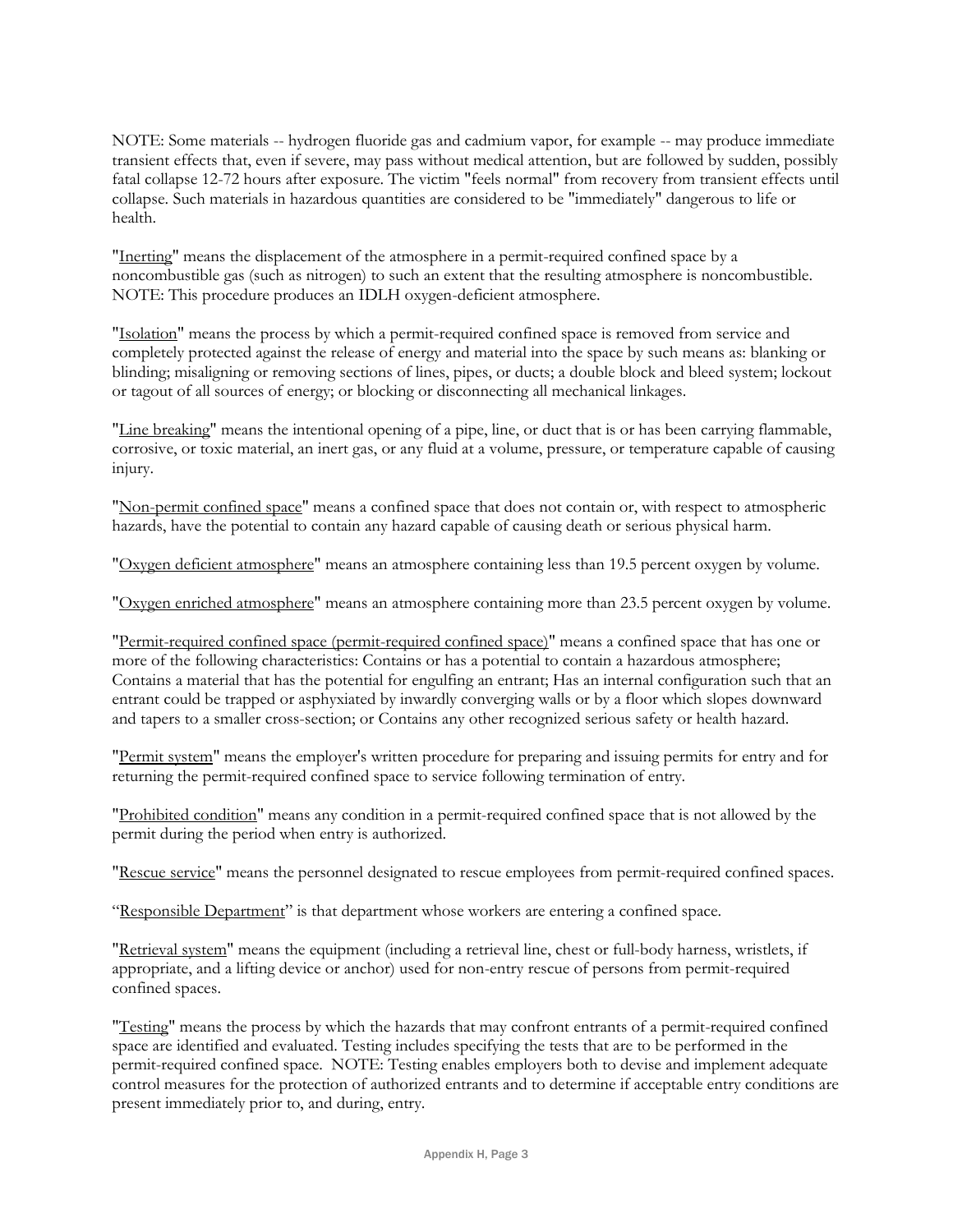## Appendix H Rescue Team Evaluation Guidelines

For all rescue teams or services, the employer's evaluation should consist of two components: an initial evaluation, in which employer's decide whether a potential rescue service or team is adequately trained and equipped to perform permit-required confined space rescues of the kind needed at the facility and whether such rescuers can respond in a timely manner, and a performance evaluation, in which employers measure the performance of the team or service during an actual or practice rescue.

| <b>INITIAL EVALUATION</b>                                                                                      |                                                                                                                |  |  |
|----------------------------------------------------------------------------------------------------------------|----------------------------------------------------------------------------------------------------------------|--|--|
| Decide whether a potential rescue service is adequately trained and equipped to perform permit-required        |                                                                                                                |  |  |
| confined space rescues of the kind needed at the facility and whether rescuers can respond in a timely matter. |                                                                                                                |  |  |
|                                                                                                                | At a minimum, if an off-site rescue service is being considered, the employer must contact the service to plan |  |  |
|                                                                                                                | and coordinate the required evaluations. Merely posting the service's number or planning to rely on the        |  |  |
|                                                                                                                | 911 emergency phone number to obtain these services at the time of a permit-required confined space            |  |  |
|                                                                                                                | emergency would not comply with the regulations.                                                               |  |  |
|                                                                                                                | What are the needs of the employer with regard to response time (time for the                                  |  |  |
|                                                                                                                | rescue service to receive notification, arrive at the scene, and set up and be ready for                       |  |  |
|                                                                                                                | entry)? For example, if entry is to be made into an IDLH atmosphere, or into a space that can                  |  |  |
| $\mathbf{1}$                                                                                                   | quickly develop an IDLH atmosphere (if ventilation fails or for other reasons), the rescue team or             |  |  |
|                                                                                                                | service would need to be standing by at the permit-required confined space. On the other hand, if              |  |  |
|                                                                                                                | the danger to entrants is restricted to mechanical hazards that would cause injuries (e.g. broken              |  |  |
|                                                                                                                | bones, abrasions) a response time of 10 to 15 minutes might be adequate.                                       |  |  |
|                                                                                                                | How quickly can the rescue team get from its location to the permit-required                                   |  |  |
|                                                                                                                | confined spaces from which rescue may be necessary? (Consider the location of the                              |  |  |
| $\overline{2}$                                                                                                 | rescue team relative to the employer's workplace, the quality of roads to be traveled, potential               |  |  |
|                                                                                                                | bottlenecks or traffic congestion, the reliability of the rescuer's vehicles, and the training and skill of    |  |  |
|                                                                                                                | its drivers.)                                                                                                  |  |  |
|                                                                                                                | What is the availability of the rescue service? Is it unavailable at certain times of the                      |  |  |
|                                                                                                                | day or in certain situations? What is the likelihood that key personnel of the rescue                          |  |  |
| 3                                                                                                              | service might be unavailable at times? If the rescue service becomes unavailable                               |  |  |
|                                                                                                                | while an entry is underway, does it have the capability of notifying the employer so                           |  |  |
|                                                                                                                | that the employer can instruct the attendant to abort the entry immediately?                                   |  |  |
|                                                                                                                | Does the rescue service meet all the requirements of paragraph $(k)(2)$ of the                                 |  |  |
|                                                                                                                | standard? If not, has it developed a plan that will enable it to meet those                                    |  |  |
|                                                                                                                | requirements in the future? If so, how soon can the plan be implemented?                                       |  |  |
| $\overline{4}$                                                                                                 | Paragraph $(k)(2)$ requires that rescuers shall: (1) have the proper PPE and be trained in the use             |  |  |
|                                                                                                                | of that PPE, (2) be trained to perform rescue duties and complete training to at least the                     |  |  |
|                                                                                                                | authorized entrant level, (3) be trained in first aid and CPR, and (4) practice making permit-                 |  |  |
|                                                                                                                | required confined space rescues at least once every 12 months.                                                 |  |  |
|                                                                                                                | For off-site services, is the service willing to perform rescues at the employer's                             |  |  |
| 5                                                                                                              | workplace? (An employer may not rely on a rescuer who declines, for whatever reason, to provide                |  |  |
|                                                                                                                | rescue services.)                                                                                              |  |  |
|                                                                                                                | Is an adequate method for communications between the attendant, employer and                                   |  |  |
| 6                                                                                                              | prospective rescuer available so that a rescue request can be transmitted to the                               |  |  |
|                                                                                                                | rescuer without delay? How soon after notification can a prospective rescuer                                   |  |  |
|                                                                                                                | dispatch a rescue team to the entry site?                                                                      |  |  |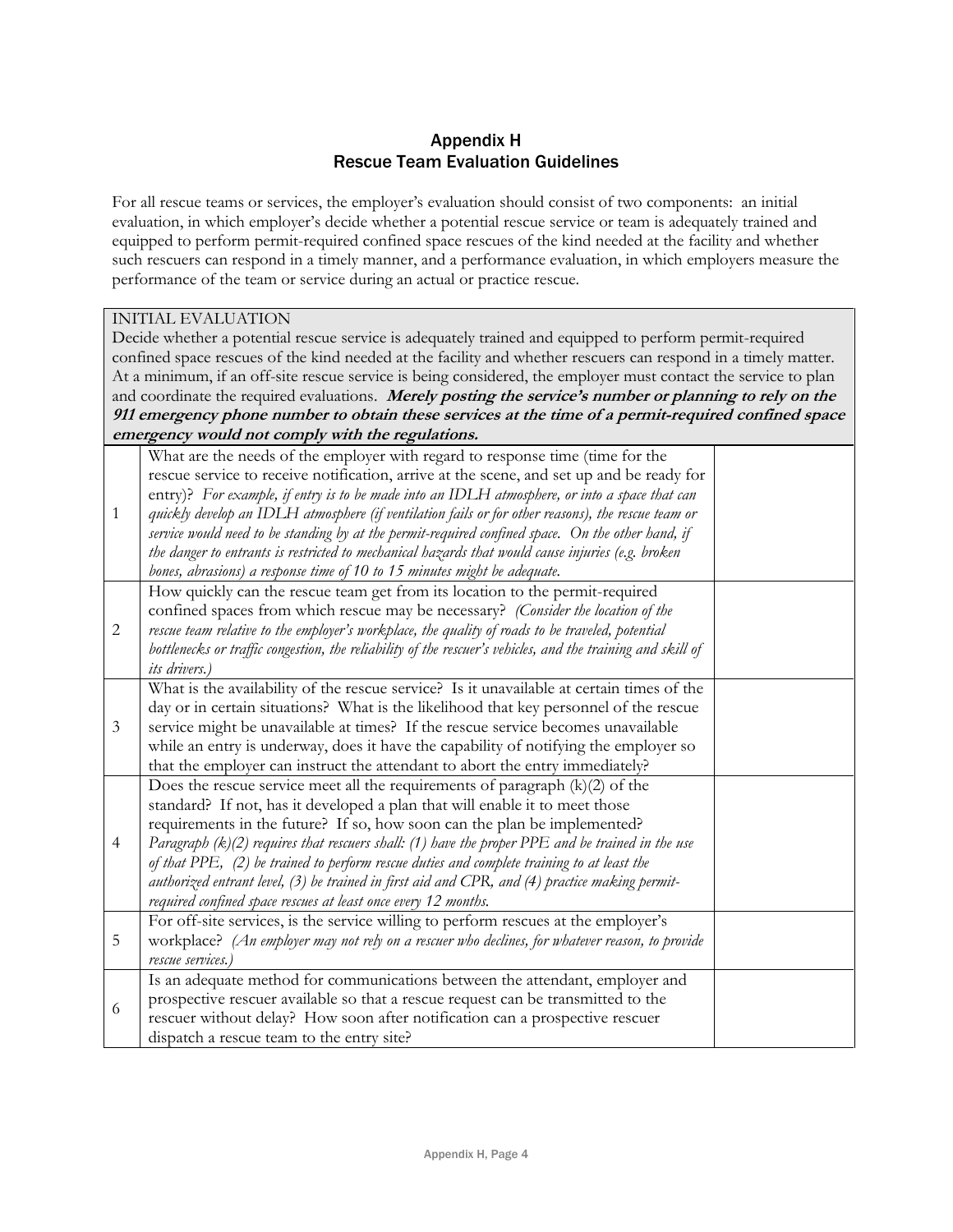|                  | For rescues into spaces that may pose significant atmospheric hazards and from                                  |  |
|------------------|-----------------------------------------------------------------------------------------------------------------|--|
| $\boldsymbol{7}$ | which rescue entry, patient packaging and retrieval cannot be safely accomplished in                            |  |
|                  | a relatively short time (15-20 minutes), employers should consider using airline                                |  |
|                  | respirators (with escape bottles) for the rescuers and to supply rescue air to the                              |  |
|                  | patient. If the employer decides to use SCBA, does the prospective rescue service                               |  |
|                  | have an ample supply of replacement cylinders and procedures for rescuers to enter                              |  |
|                  | and exit (or be retrieved) well within the SCBA's air supply limits?                                            |  |
|                  | If the space has a vertical entry over 5 feet in depth, can the prospective rescue                              |  |
| $8\,$            | service properly perform entry rescues? Does the service have the technical                                     |  |
|                  |                                                                                                                 |  |
|                  | knowledge and equipment to perform rope work or elevated rescue, if needed?                                     |  |
| 9                | Does the rescue service have the necessary skills in medical evaluation, patient                                |  |
|                  | packaging and emergency response?                                                                               |  |
| 10               | Does the rescue service have the necessary equipment to perform rescues, or must                                |  |
|                  | the employer or another source provide the equipment?                                                           |  |
|                  | PERFORMANCE EVALUATION                                                                                          |  |
|                  | Rescue services are required to practice rescues at least once every 12 months, provided that the team has not  |  |
|                  | successfully performed a permit-required confined space rescue within that time. As part of each practice       |  |
|                  | session, the service should perform a critique of the practice rescue, or have another qualified party perform  |  |
|                  | the critique, so that deficiencies in procedures, equipment, training or number of personnel can be identified  |  |
|                  | and corrected. The results of the critique, and the corrections made to respond to the deficiencies identified, |  |
|                  | should be given to the employer to enable it to determine whether the rescue service can quickly be upgraded    |  |
|                  | to meet the employer's rescue needs or whether another service must be selected. The following questions        |  |
|                  | will assist employers and rescue services evaluate their performance.                                           |  |
|                  | Have all members of the service been trained as permit-required confined space                                  |  |
|                  | entrants, at a minimum, including training in the potential hazards of all permit-                              |  |
|                  | required confined spaces, or of representative permit-required confined spaces,                                 |  |
| 1                | from which rescue may be needed? Can team members recognize the signs,                                          |  |
|                  | symptoms and consequences of exposure to any hazardous atmospheres that may                                     |  |
|                  | be present in those permit-required confined spaces?                                                            |  |
|                  |                                                                                                                 |  |
|                  | Is every team member provided with, and properly trained in, the use and need for                               |  |
|                  | PPE, such as SCBA or fall arrest equipment, which may be required to perform                                    |  |
| $\overline{2}$   | permit-required confined space rescues in the facility? Is every team member                                    |  |
|                  | properly trained to perform his/her functions and make rescues, and to use any                                  |  |
|                  | rescue equipment, such as ropes and backboards, that may be needed in a rescue                                  |  |
|                  | attempt?                                                                                                        |  |
|                  | Are team members trained in the first aid and medical skills needed to treat victims                            |  |
| $\mathfrak{Z}$   | overcome or injured by the types of hazards that may be encountered in the permit-                              |  |
|                  | required confined spaces at the facility?                                                                       |  |
|                  | Do all team members perform their functions safely and efficiently? Do rescue                                   |  |
| 4                | service personnel focus on their own safety before considering the safety of the                                |  |
|                  | victim?                                                                                                         |  |
|                  | If necessary, can the rescue service properly test the atmosphere to determine if it is                         |  |
| 5                | IDLH?                                                                                                           |  |
|                  | Can the rescue personnel identify information pertinent to the rescue from entry                                |  |
| 6                | permits, hot work permits, and MSDSs?                                                                           |  |
|                  | Has the rescue service been informed of any hazards to personnel that may arise                                 |  |
| 7                | from outside the space, such as those caused by future work near the space?                                     |  |
|                  | If necessary, can the rescue service properly package and retrieve victims from a                               |  |
| $\,8\,$          | permit-required confined space that has a limited size opening (less than 24 inches                             |  |
|                  |                                                                                                                 |  |
|                  | (60.9 cm) in diameter), limited internal space, or internal obstacles or hazards?                               |  |
| 9                | If necessary, can the rescue service safely perform an elevated (high angle) rescue?                            |  |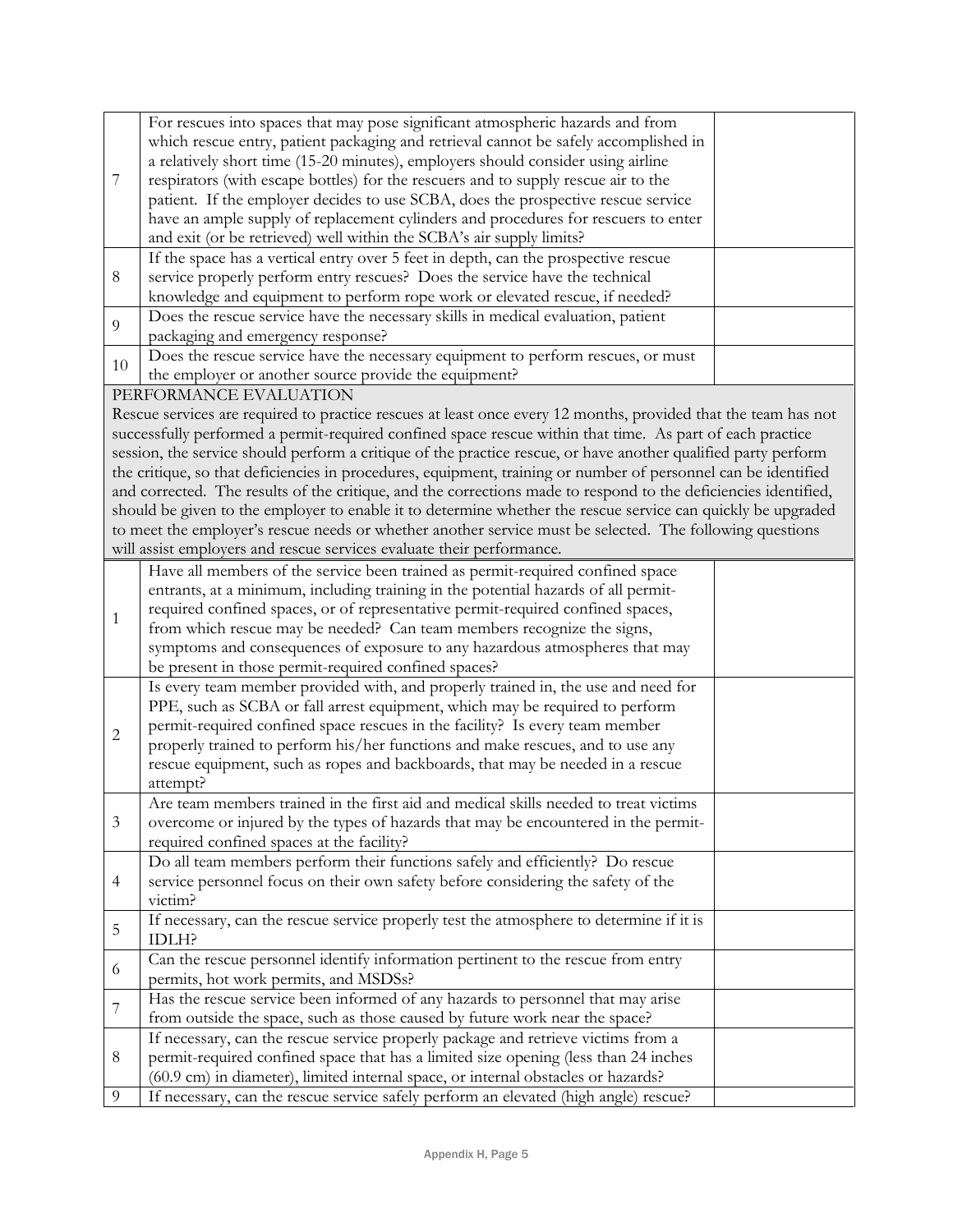| 10 | Does the service have a plan for each of the kinds of permit-required confined<br>space rescue operations at the facility? Is the plan adequate for all types of rescue<br>operations that may be needed at the facility? Teams may practice in representative<br>spaces, or in spaces that are "worst-case" or most restrictive with respect to internal<br>configuration, elevation, and portal size. The following characteristics of a practice<br>space should be considered when deciding whether a space is truly representative of<br>an actual permit-required confined space: |  |
|----|-----------------------------------------------------------------------------------------------------------------------------------------------------------------------------------------------------------------------------------------------------------------------------------------------------------------------------------------------------------------------------------------------------------------------------------------------------------------------------------------------------------------------------------------------------------------------------------------|--|
|    | Internal Configuration<br>Open – there are no obstacles, barriers, or obstructions within the space. One<br>example is a water tank.<br>Obstructed – the permit-required confined space contains some type of obstruction<br>that a rescuer would need to maneuver around. An example would be a baffle or<br>mixing blade. Large equipment, such as a ladder or scaffold, brought into a space<br>for work purposes would be considered an obstruction if the positioning or the size<br>of the equipment would make rescue more difficult.                                            |  |
|    | Elevation<br>Elevated – a permit-required confined space where the entrance portal or opening<br>is above grade by 4 feet or more. This type of space usually requires knowledge of<br>high-angle rescue procedures because of the difficulty in packaging and transporting<br>a patient to the ground from the portal.<br>Non-elevated – a permit-required confined space with the entrance portal located<br>less than 4 feet above grade. This type of space will allow the rescue team to<br>transport an injured employee normally.                                                |  |
|    | Portal Size<br>Restricted – A portal of 24 inches or less in the least dimension. Portals of this size<br>are too small to allow a rescuer to simply enter the space while using a SCBA. The<br>portal size is also too small to allow normal spinal immobilization of an injured<br>employee.<br>Unrestricted $- A$ portal of greater than 24 inches in the least dimension. These<br>portals allow relatively free movement into and out of the permit-required confined<br>space.                                                                                                    |  |
|    | Space Access<br>Horizontal - The portal is located on the side of the permit-required confined<br>space. Use of retrieval lines could be difficult.<br>Vertical – The portal is located on the top of the permit-required confined space, so<br>that rescuers must climb down, or the bottom of the permit-required confined<br>space, so that rescuers must climb up to enter the space. Vertical portals may<br>require knowledge of rope techniques, or special patient packaging to safely retrieve<br>a downed entrant.                                                            |  |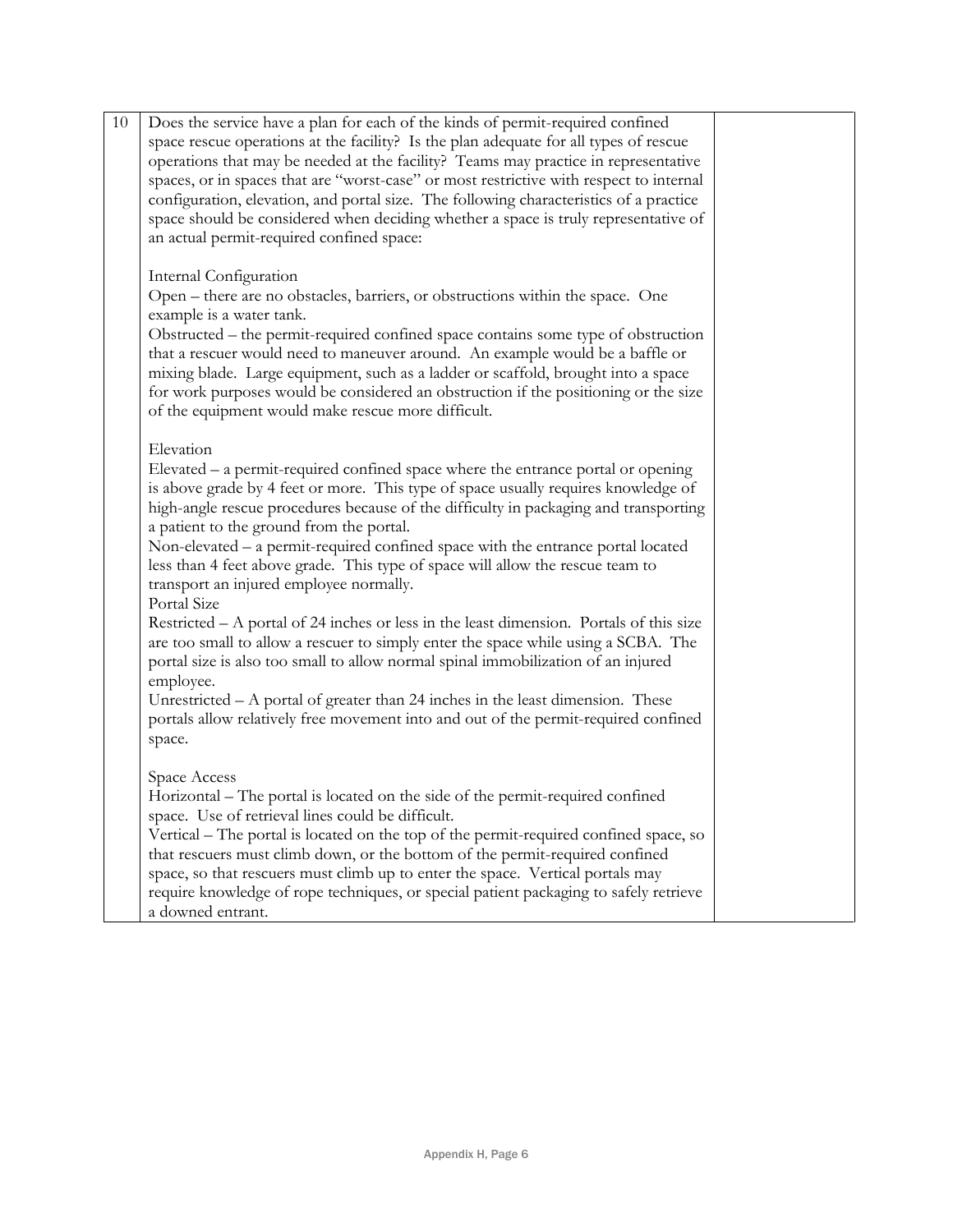Appendix I Flow Chart to Help Determine Category of Confined Space(S)